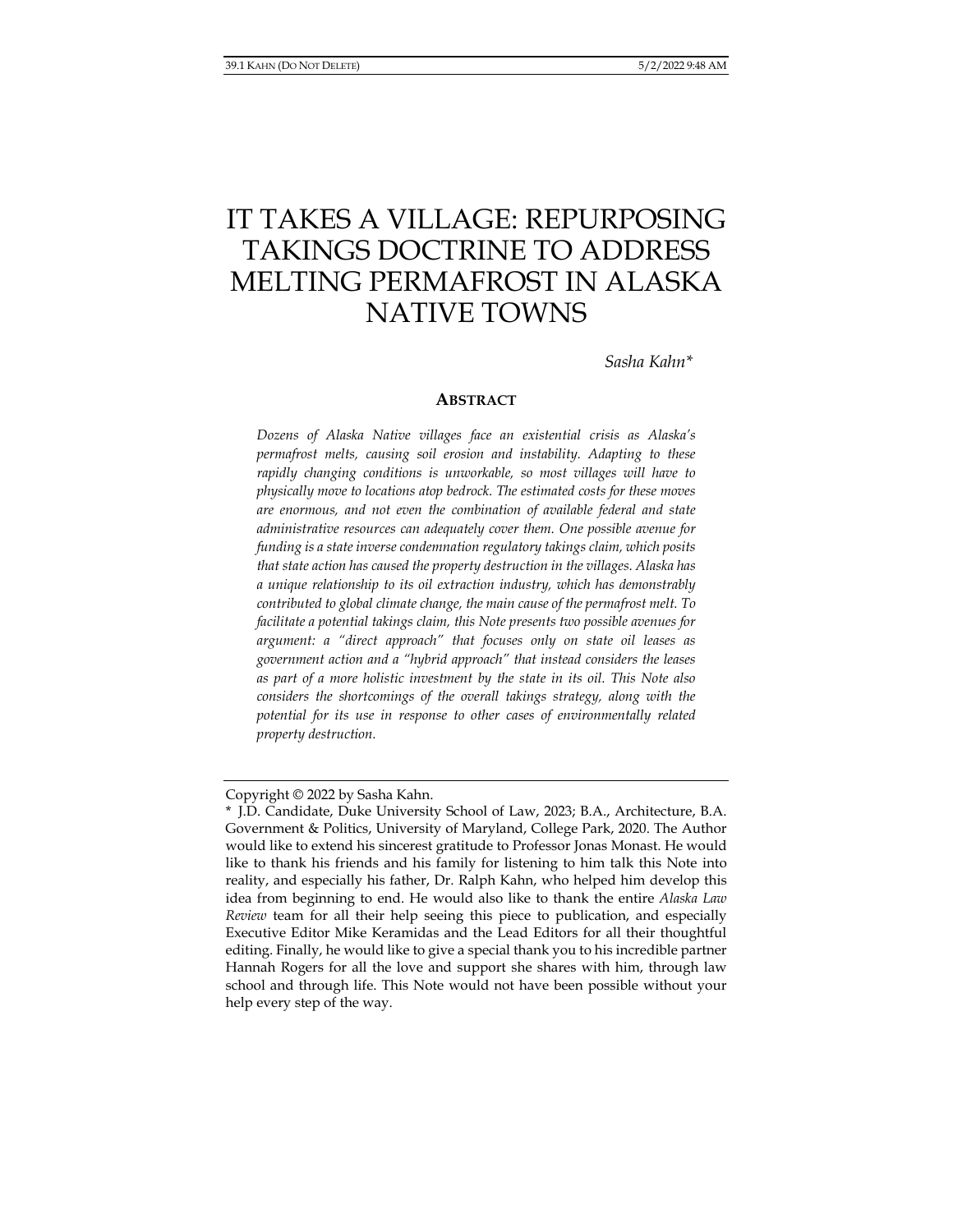### **I. INTRODUCTION**

The Fifth Amendment to the United States Constitution states that "private property [shall not] be taken for public use, without just compensation."1 At the beginning of the twentieth century, this doctrine was further expanded to encompass regulatory takings.2 This means that, even when no physical invasion has occurred, government activity, typically in the form of regulation, may become so burdensome that it effectively deprives certain landowners of the use of their land.<sup>3</sup> In recent jurisprudence, regulatory takings doctrine has been placed in direct conflict with environmental protection and the broader movement to fight the effects of climate change.4

But with ecological collapse and global system disruption becoming more present and obvious by the minute, actions taken by both the U.S. government and individual states present an opportunity to link these problems to their source. While part of the legal community continues searching for ways to preempt impending climate catastrophe, regulatory takings doctrine may present a possible avenue for relief where environmental destruction is imminent or already occurring.

This Note begins in Part II with a discussion of how permafrost melt is making some Alaska Native villages in northern and western Alaska unlivable. Town relocation is the only viable option for most of these villages, but the administrative resources that exist to support infrastructure development and redevelopment are inadequate.5 Seeking a legal alternative, this Note sets out one possible way to utilize takings doctrine to respond to the property destruction wrought by permafrost melt. Specifically, this Note walks through the steps required to make an inverse condemnation takings claim against the State of Alaska. As discussed in Part III, inverse condemnation is a term used to describe the restitution that plaintiffs may seek after state action has taken property

 <sup>1.</sup> U.S. CONST. amend. V.

 <sup>2.</sup> *See* Kirsten Engle, *Taking Risks: Executive Order 12,630 and Environmental Health and Safety Regulation*, 14 VT. L. REV. 213, 241 (1989) ("Prior to *Mahon*, the Court adhered to the view that regulatory measures designed to prevent a noxious use could not effect a taking.").

 <sup>3.</sup> *See* Pa. Coal Co. v. Mahon, 260 U.S. 393, 415 (1922) ("[W]hile property may be regulated to a certain extent, if regulation goes too far it will be recognized as a taking.").

 <sup>4.</sup> *See* Mark Nevitt, *As We Adapt to Climate Change, Legal Doctrine Must Also Adapt*, THE WHARTON SCH. RISK MGMT. & DECISION PROCESSES CTR., https://riskcenter.wharton.upenn.edu/climate-risk-solutions-2/legal-doctrinemust-also-adapt/ (last visited Oct. 24, 2021) ("[F]ederal, state, and local climate adaptation measures must be careful to not run afoul of the Regulatory Takings doctrine.").

 <sup>5.</sup> *See infra* Part II.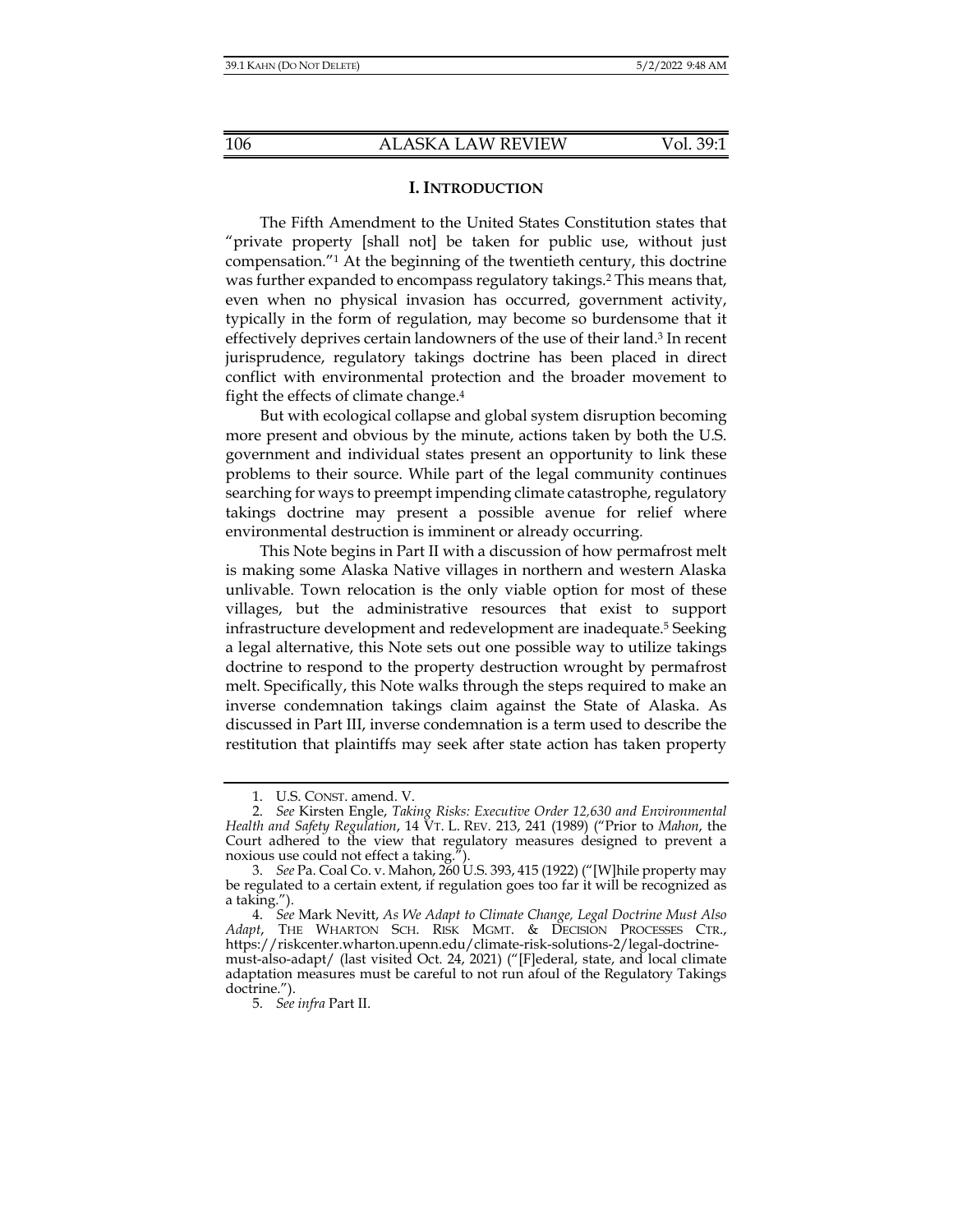from them for public use, while diminishing the property's value in the process.6 Part III also describes how several different takings analyses have developed since the ratification of the U.S. Constitution, but due to Alaska's narrow interpretation of per se takings, plaintiffs will likely need to demonstrate that the inverse condemnation satisfies the ad hoc test developed in *Anchorage v. Sandberg*. 7

Next, Part IV describes how, because Alaska both directly and indirectly invested so heavily in its oil extraction industry, a potential plaintiff may argue that this decades-long venture constitutes state action. Then, Part V delves into the establishment of causation. To build the causal chain, science-backed data show that oil extracted from Alaska and burned within and outside of the state has been a tangible contributor to the greenhouse effect and the resulting rise in global temperatures, causing permafrost melt, and culminating in the eventual destruction of Alaska Native villages.

Further, Parts VI and VII lay out how Alaska's proximate cause standard for inverse condemnation has loosened in recent decades, but how the steps in the causal chain and the required reliance on approximated contributions to climate change, combined with American courts' aversion to directly addressing climate change issues, present a formidable barrier to success. Part VII also addresses the reality that takings law only permits restitution for private property destruction and will not account for destroyed roads, airports, or schools, meaning that this strategy cannot singlehandedly address the financing challenges Alaska Native villages face.

To conclude, Part VIII recognizes that, today, this argument is unlikely to succeed in Alaska's courts. However, with incremental gains for individuals and organizations filing suit in state and federal courts for government-sponsored climate destruction, this avenue may open up in Alaska in the not-too-distant future. Moreover, this strategy has the potential to translate to other legal actions addressing environmental issues throughout the country.

 <sup>6.</sup> *See* Beeson v. City of Palmer, 370 P.3d 1084, 1088 (Alaska 2016) ("A party alleging inverse condemnation must establish the following elements: (1) a taking or damaging of private property (2) proximately caused by a government entity (3) exercising power in the public interest without formal condemnation proceedings.

 <sup>7. 861</sup> P.2d 554, 557 (Alaska 1993).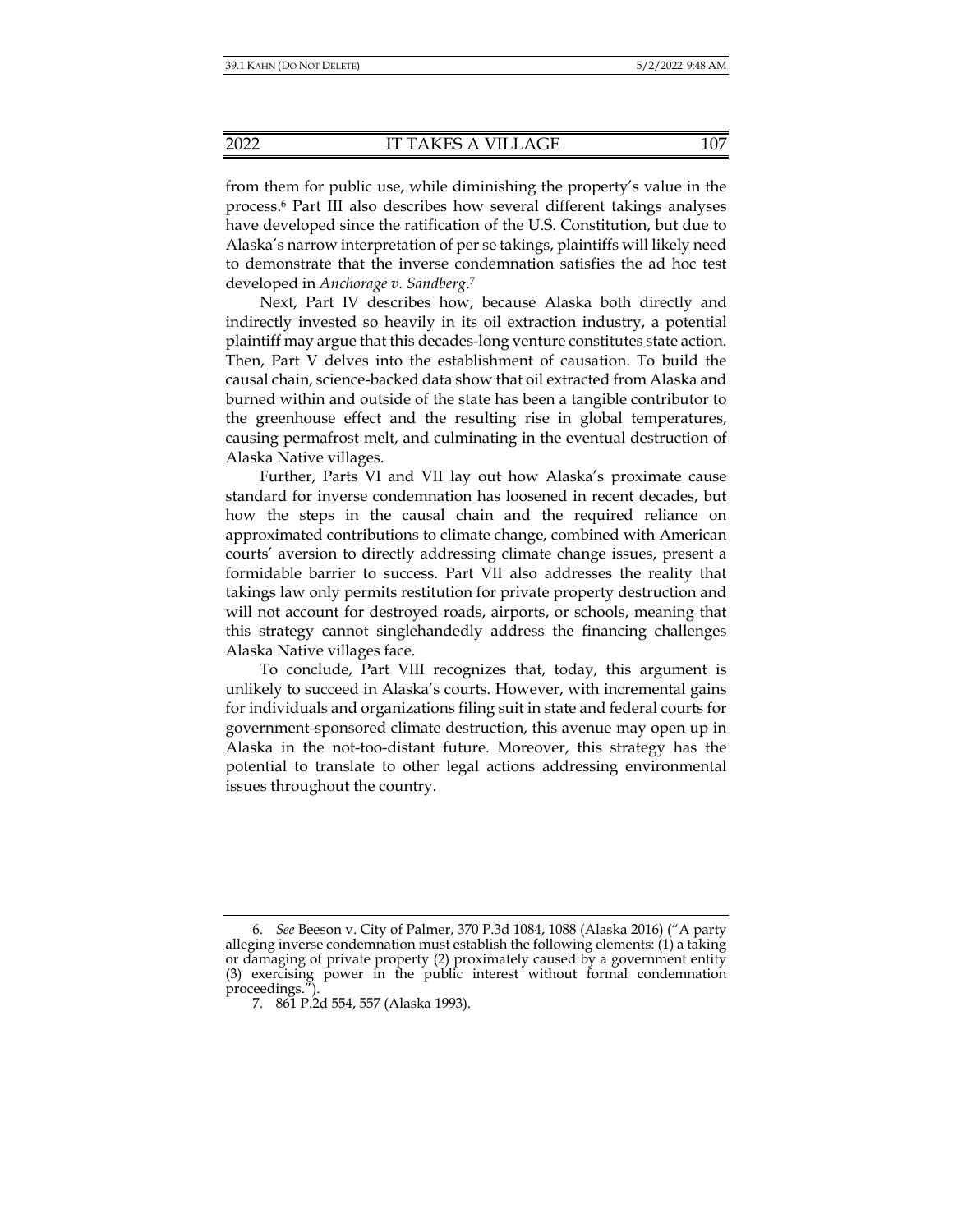# **II. PERMAFROST MELT AND ITS EFFECTS ON ALASKA NATIVE VILLAGES**

Alaska's geographical and hydrological conditions are relatively unique in the United States but are consistent with those throughout communities in the northern and southern land extremities of the globe.<sup>8</sup> Significant portions of the state sit on permafrost, defined as ground that has remained below thirty-two degrees Fahrenheit for two years or more.<sup>9</sup> In total, nearly five million people around the world live upon permafrost, a small but notable minority of whom live in Alaska.10 It is estimated that eighty percent of Alaska's land has permafrost beneath it.<sup>11</sup> Much of the permafrost in Alaska has been frozen for thousands of years and can be hundreds of feet thick.<sup>12</sup> The permanent frozen conditions can create a virtual bedrock of solid ground on which people can build settlements.13 However, there are numerous challenges posed by these buildings, especially with heating, which may cause near-surface ice to melt.14 These issues are not new, as Alaska Native groups have had thousands of years of experience developing strategies to live on the permanently frozen ground.15

Global climate change, associated with rising global air and water temperatures, is causing unprecedented permafrost melt that only promises to worsen.16 This melting reduces the ice composition of the ground, causing the soil to lose its active top layer and creating embankment erosion.17 The soil itself grows unstable and roads and

14. *Id.*

 <sup>8.</sup> *All About Frozen Ground: Where Is It?*, NAT'L SNOW & ICE DATA CTR., https://nsidc.org/cryosphere/frozenground/whereis\_fg.html (last visited Jan. 18, 2022) (citing Alaska as one of the only states containing permafrost, but among several global regions).

 <sup>9.</sup> *Id.* 

 <sup>10.</sup> Justine Ramage et al., *Population Living on Permafrost in the Arctic*, 43 POPULATION & ENV'T 22, 27 (2021).

 <sup>11.</sup> ENV'T PROT. AGENCY, ADAPTING TO CLIMATE CHANGE ALASKA, at 2 (2016), https://www.epa.gov/sites/default/files/2016- 07/documents/alaska\_fact\_sheet.pdf.

 <sup>12.</sup> NAT'L OCEANIC & ATMOSPHERIC ADMIN., ARCTIC CHANGE: LAND – PERMAFROST, https://www.pmel.noaa.gov/arctic-zone/detect/landpermafrost.shtml.

 <sup>13.</sup> *All About Frozen Ground: People and Frozen Ground*, NAT'L SNOW & ICE DATA CTR., https://nsidc.org/cryosphere/frozenground/people.html (last visited Dec. 15, 2021).

 <sup>15.</sup> *All About Arctic Climatology and Meteorology: Arctic People*, NAT'L SNOW & ICE DATA CTR., https://nsidc.org/cryosphere/arctic-meteorology/arcticpeople.html (last visited Apr. 14, 2022).

 <sup>16.</sup> ENV'T PROT. AGENCY,*supra* note 11;*see also* discussion *infra* Section (V)(A).

<sup>17.</sup> Blake Gentry, Native Peoples and Permafrost in Alaska, THE HIGHER GROUND FOUND. (last updated Apr. 9, 2020),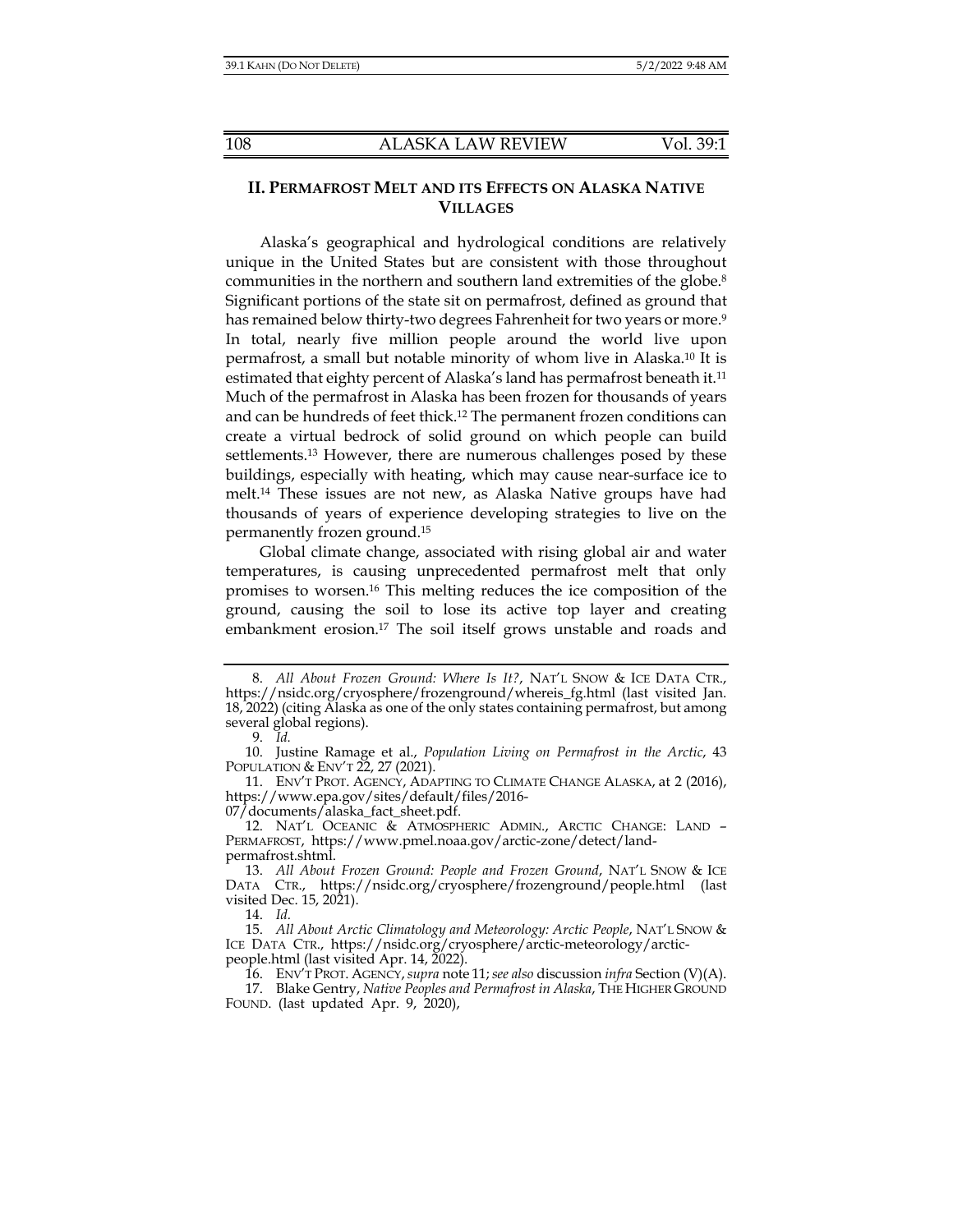buildings begin to crack or even collapse without structural support.18 For whole communities built atop permafrost, liquification of the ice can be disastrous.19 The effects go far beyond the integrity of building foundations, threatening water quality, river and stream discharge, and habitats for fish and wildlife.20

The erosion caused by permafrost melt alone presents significant danger to Alaska Native villages, but arctic sea melt, another direct result of rising global temperatures, further exacerbates this danger.21 Larger storm surges, driven by climate change, accelerate erosion where permafrost has melted.22 These factors put villages on the coast at even greater risk of severe damage.

Organizations like the Cold Climate Housing Research Center in Fairbanks, Alaska, have recommended avoiding building on permafrost and offered suggestions and solutions for pre-construction planning for those planning to build on it anyway.23 These include constructing adjustable foundation piers, ventilated crawlspaces, and refrigerated supports.24 However, for those already upon the permafrost, few realistic options exist. Publicly available instructions for retrofitting individual

stilts/?comm\_order=best; Chris Baraniuk, *The Fragile Future of Roads and Buildings Built on Permafrost*, BRIT. BROAD. CO. (Mar. 4, 2021),

https://www.bbc.com/future/article/20210303-the-unsure-future-of-roadsand-buildings-on-melting-ground.

 19. *See* Ramage et al., *supra* note 10, at 23 ("The changing environmental conditions not only affect people by damaging infrastructure but also impact the livelihoods and cultural activities of the populations living on permafrost.").

https://nca2018.globalchange.gov/downloads/NCA4\_Ch26\_Alaska\_Full.pdf.

https://www.thehighergroundfoundation.org/post/ii-native-peoples-andpermafrost-in-alaska.

 <sup>18.</sup> *See, e.g.*, Svetlana Skarbo, *Building Breaks in Middle and Collapses 10 Metres as Thawing Permafrost No Longer Supports Stilts*, THE SIBERIAN TIMES (Apr. 6, 2021), https://siberiantimes.com/other/others/news/building-breaks-in-middle-andcollapses-10-metres-as-thawing-permafrost-no-longer-supports-

 <sup>20.</sup> Carl Markon et al., *Alaska*, *in* IMPACTS, RISKS, AND ADAPTATION IN THE UNITED STATES: FOURTH NATIONAL CLIMATE ASSESSMENT, VOLUME II, 1185, 1188 (2018),

 <sup>21.</sup> NAT'L OCEANIC & ATMOSPHERIC ADMIN., ARCTIC REPORT CARD 2020, https://arctic.noaa.gov/Portals/7/ArcticReportCard/Documents/ArcticReport Card\_full\_report2020.pdf?ver=2020-12-08-151255-807.

 <sup>22.</sup> Susan Nerberg, *Meltdown – The Permafrost That Holds the Arctic Together Is Falling Apart*, THE ARCTIC INST. (Mar. 2, 2021),

https://www.thearcticinstitute.org/meltdown-permafrost-arctic-togetherfalling-apart/.

 <sup>23.</sup> *See* ENV'T PROT. AGENCY, *supra* note 11, at 2 ("The Cold Climate Housing Research Center . . . advised businesses and residents to avoid building on permafrost [and] designs homes with adjustable foundation piers, which can be adjusted if permafrost conditions deteriorate.").

 <sup>24.</sup> *Permafrost Foundations*, COLD CLIMATE HOUS. RSCH. CTR., http://cchrc.org/permafrost-foundations-2/ (last visited Oct. 15, 2021).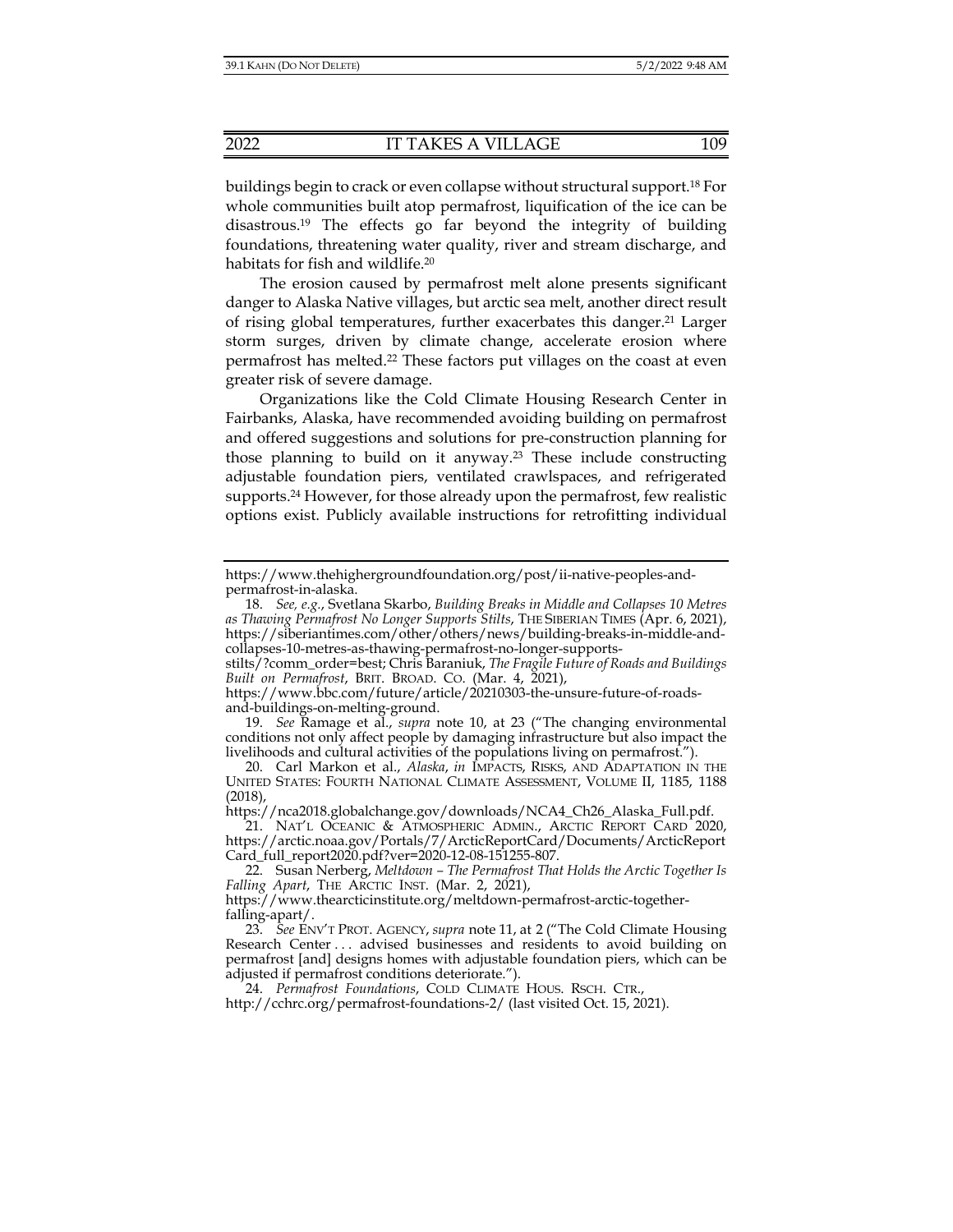buildings built on melting permafrost have not been updated since 2001, and those instructions describe a long and expensive process of investigative drilling followed by installation of either large amounts of insulation or complicated systems to keep the ground frozen.25 Retrofitting is therefore challenging for single buildings and completely unrealistic for entire villages.

The combination of storm surge and melting permafrost threatens to decimate coastal towns like Newtok (Niugtaq in Central Yup'ik language), Alaska, a village of Qaluyaarmiut, the "dip net people," who follow a subsistence way of life.26 The Qaluyaarmiut have lived on or near this site for roughly two thousand years.27 From 1983 to 2013, the eroding shoreline lost between nineteen and eighty-eight feet per year, putting some houses within a hundred feet of the frigid Ninglick River.<sup>28</sup>

After considering every conceivable option, Newtok began a program in the 1990s to move the town.29 This required lobbying Congress to approve a transfer from the U.S. Fish & Wildlife Service for land that sits atop bedrock nine miles away; hiring a consulting firm; and constructing a new marina, a new school, and, of course, new houses at the site.30 On October 15, 2019, after three decades of planning, one-third of the village moved to the new site, Mertavik, making it the first Alaska Native village to officially relocate due to melting permafrost and climate change.31 However, despite all of the time and effort put into making the transition, two months after the move, there was no running water in the new school, the interiors of the homes were left unfinished, the power plant was incomplete, and the construction of the health clinic was

 <sup>25.</sup> *See Design Manual for Stabilizing Foundations on Permafrost*, COLD CLIMATE HOUS. RSCH. CTR. (2001),

http://cchrc.org/media/DesignManualforStabilizingFoundationsonPermafrost. pdf.

 <sup>26.</sup> *The Village – Newtok*, RELOCATE NEWTOK,

https://relocatenewtok.org/about/ (last visited Oct. 24, 2021).

 <sup>27.</sup> *Id.*

 <sup>28.</sup> *See id.* ("One longtime resident remarked that as a child she couldn't see water from her house at the edge of the village, not even if she squinted. Now, the river water laps menacingly just 80 feet from her back porch. Her home will be one of the first to go.").

 <sup>29.</sup> *Newtok Planning Group, Newtok Village Relocation History: Part Two: Early Efforts to Address Erosion*, ALASKA DEPT. OF COM., CMTY., & ECON. DEV., https://www.commerce.alaska.gov/web/dcra/PlanningLandManagement/Ne wtokPlanningGroup/NewtokVillageRelocationHistory/NewtokHistoryPartTw o.aspx (last visited Feb. 21, 2022) [hereinafter *Newtok Relocation History*].

 <sup>30.</sup> *Newtok's Land Exchange and Relocation*, UNIV. OF ALASKA FAIRBANKS: ADAPT ALASKA, https://adaptalaska.org/case-study/newtoks-land-exchange-andrelocation/ (last visited Mar. 5, 2022); Gentry, *supra* note 17.

 <sup>31.</sup> Gentry, *supra* note 17.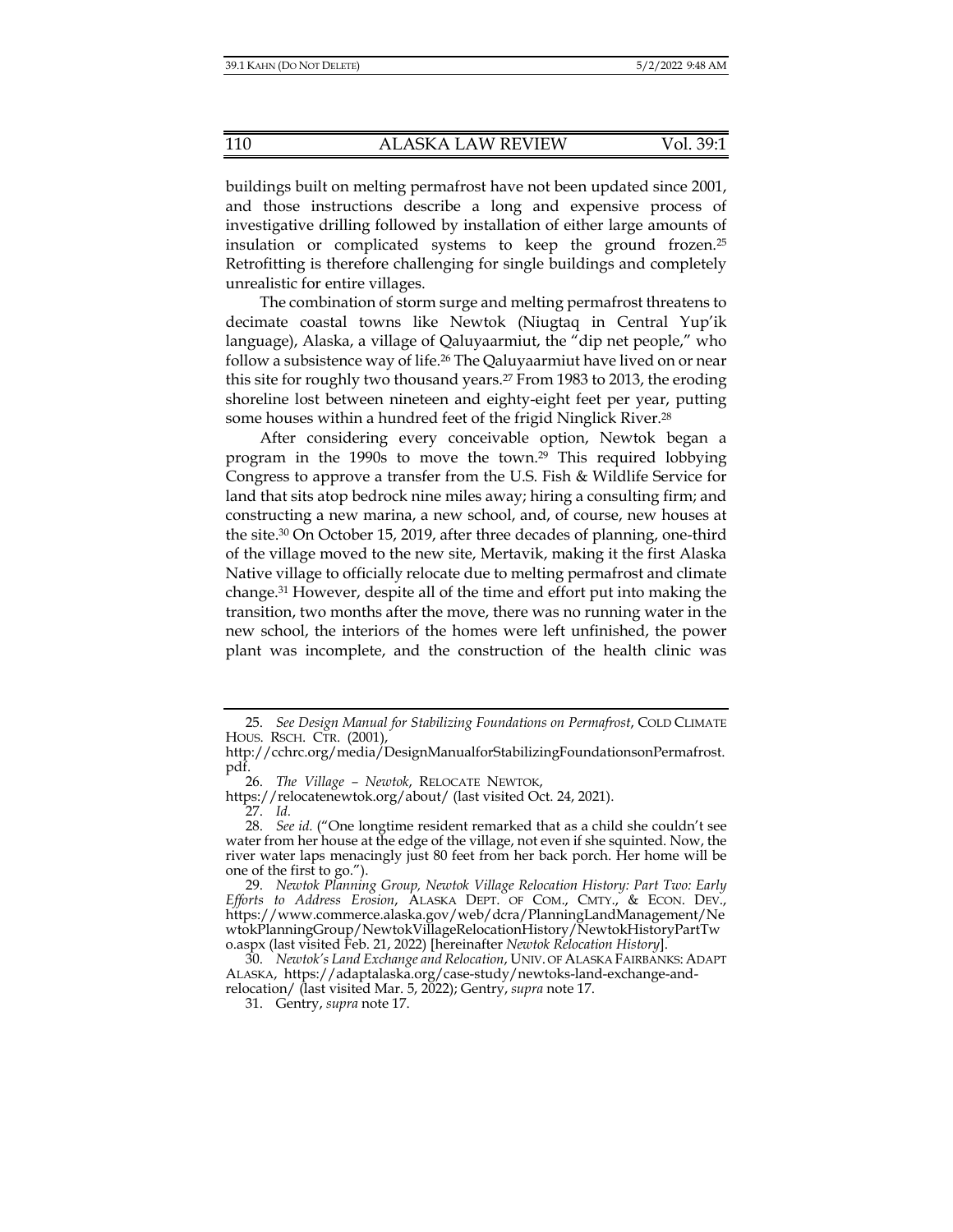ongoing.32 The Newtok relocation plan demonstrates how such relocation is possible, but it also shows the major costs and risks. The initial stages of evaluation began in 1983 and it took thirty-six years from these first assessments of potential damages to move only one-third of the town.33 That amount of time allowed Newtok to receive funding from the Alaska legislature for the initial assessment, as well as from the Bureau of Indian Affairs and the U.S. Army Corps of Engineers ("Corps") for the planning and construction itself.34 Part of the relocation's success was also the result of political pressure from Alaska's congressional delegation, which supported and passed federal legislation approving the acquisition of the Mertavik land.35 However, as U.S. Senator Lisa Murkowski (R-AK) put it, even with Newtok partially relocated, the problem is that "there's 30 more villages."36

In 2003, the U.S. Government Accountability Office (GAO) found that 184 of the 213 Alaska Native villages in the state were facing some flooding and erosion. $37 \text{ In } 2009$ , the GAO issued an update, identifying thirty-one Alaska Native villages, mostly in the western part of the state, facing imminent threats from accelerating permafrost melt.38 The 2003 report discussed possible state and federal solutions to the problem, including expanding the Denali Commission,<sup>39</sup> having the Corps and the Natural Resources Conservation Service (NRCS) alter their cost-benefit analyses to include social and environmental factors, waiving the federal cost-share requirement for flooding and erosion projects, and authorizing

 <sup>32.</sup> *Id.* 

 <sup>33.</sup> *See Newtok Relocation History*, *supra* note 29 (stating consultants were first hired in 1983); Gentry, *supra* note 17 ("The group . . . who moved . . . on October 15, 2019 did not have running water nor sewer for the new school . . . .").

<sup>34</sup>*. Newtok Relocation History*, *supra* note 29.

 <sup>35.</sup> Gentry, *supra* note 17.

 <sup>36.</sup> Geof Koss, *'We Cannot Wait.' Sinking Alaska Village Finds New Home*, E&E NEWS (Sept. 4, 2019), https://www.eenews.net/stories/1061110713.

 <sup>37.</sup> U.S. GOV'T ACCOUNTABILITY OFF., GAO-04-142, ALASKA NATIVE VILLAGES: MOST ARE AFFECTED BY FLOODING AND EROSION, BUT FEW QUALIFY FOR FEDERAL ASSISTANCE, at 1 (2003), https://www.gao.gov/assets/gao-04-142.pdf [hereinafter GAO 2003 REPORT] (agency formerly known as General Accounting Office).

 <sup>38.</sup> U.S. GOV'T ACCOUNTABILITY OFF., GAO-09-551, ALASKA NATIVE VILLAGES: LIMITED PROGRESS HAS BEEN MADE ON RELOCATING VILLAGES THREATENED BY FLOODING AND EROSION, at 1 (2009), https://www.gao.gov/assets/gao-09-551.pdf [hereinafter GAO 2009 UPDATE].

 <sup>39. &</sup>quot;Introduced by Congress in 1998, the Denali Commission is an independent federal agency designed to provide critical utilities, infrastructure, and economic support throughout Alaska. With the creation of the Denali Commission, Congress acknowledged the need for increased inter-agency cooperation and focus on Alaska's remote communities." *Denali Commission Story*, DENALI COMM'N, https://www.denali.gov/ (last visited Apr. 1, 2022).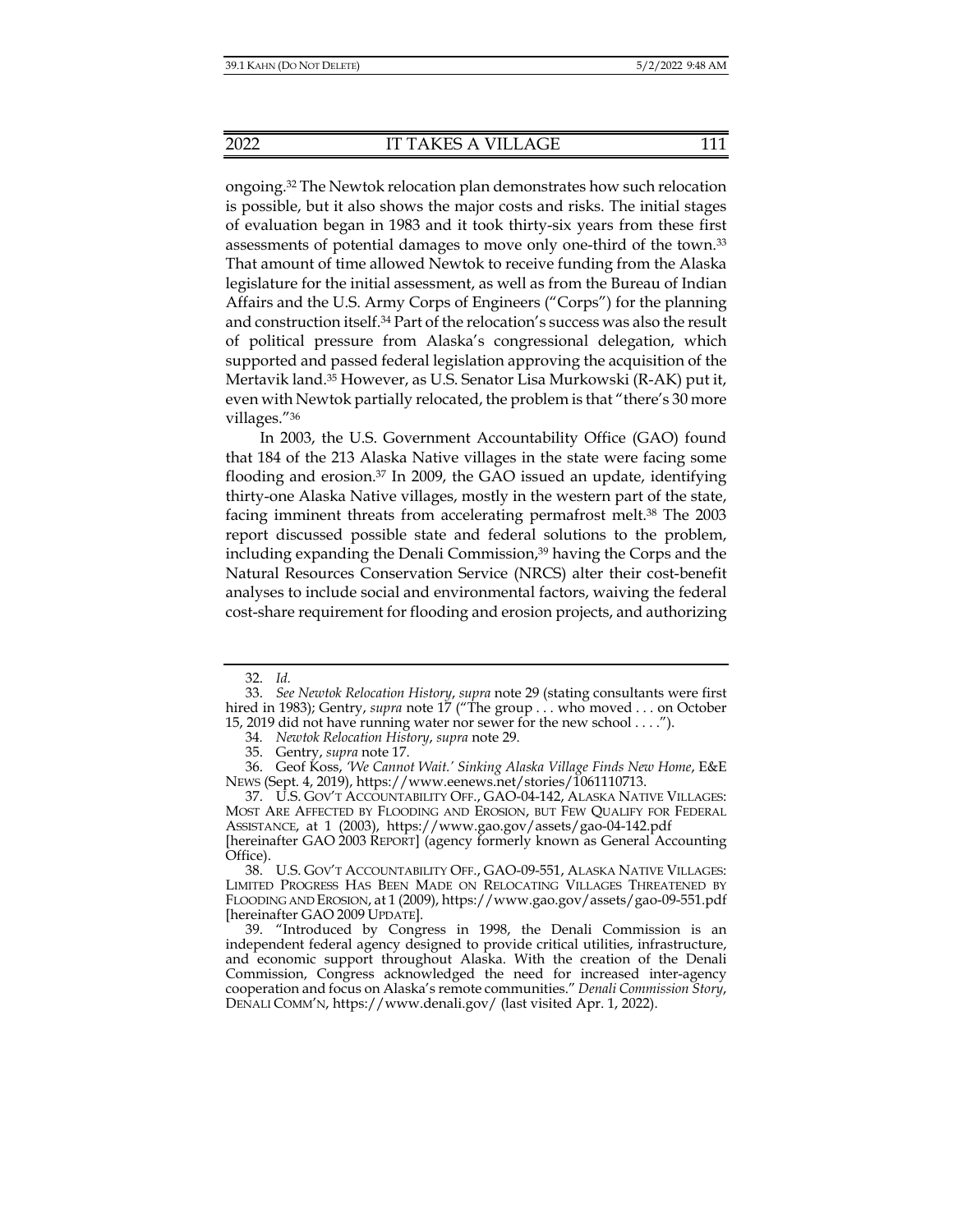agency fund-bundling.40

The 2009 update found that twelve of the thirty-one villages facing the largest threat were considering relocation options, but the update noted that none of the proposed policies to help support and fund the transitions had been implemented.41 For four villages in particular, including Newtok, the GAO estimated that there were ten to fifteen years left before their locations were "lost to erosion."42 The estimated economic cost for relocation at these four locations was \$80 to \$200 million, which included new evacuation roads, airports, and housing.43 This did not take into account the cultural loss suffered by communities forced to leave places they had inhabited for hundreds or even thousands of years.<sup>44</sup>

Although Newtok acquired funding for its ongoing relocation, its successes, however limited, have not been universal. Other threatened villages seeking assistance from federal and state programs have been unable to attain adequate funding.45 This is partially by design. For example, agency programs—like the Corps's Continuing Authorities Program, the Federal Emergency Management Agency's (FEMA) Hazard Mitigation Grant Program and Pre-Disaster Mitigation Program, and NRCS's Emergency Watershed Protection program—each require costsharing, meaning that villages must procure millions of dollars from alternative sources to fund their relocation.<sup>46</sup> All three agency programs likewise require detailed cost-benefit analyses, and the Corps gives priority to those that have the highest benefit-to-cost ratio.47

While federal agencies do not currently coordinate on action planning and funding, Alaska designated the Department of Commerce, Community, and Economic Development as the lead state agency for village relocation assistance along with the Immediate Action Workgroup, part of the Governor's Sub-Cabinet on Climate Change.48 The state also developed the Alaska Climate Change Impact Mitigation Program, which awarded grants of up to \$150,000 for relocation planning.49 However, the grant program was not re-funded after its first

 <sup>40.</sup> GAO 2003 REPORT, *supra* note 37, at 41–48.

 <sup>41.</sup> GAO 2009 UPDATE, *supra* note 38, at 16, 27–34.

 <sup>42.</sup> *Id.* at 10.

 <sup>43.</sup> *Id.* 

 <sup>44.</sup> *See generally id.* (making no mention of cultural cost associated with relocation); GAO 2003 REPORT, *supra* note 37 (also making no mention of cultural cost associated with relocation).

 <sup>45.</sup> GAO 2003 REPORT, *supra* note 37.

 <sup>46.</sup> GAO 2009 UPDATE, *supra* note 38, at 20–27.

 <sup>47.</sup> *Id.*

 <sup>48.</sup> *Id.* at 40.

 <sup>49.</sup> *Id.* at 34.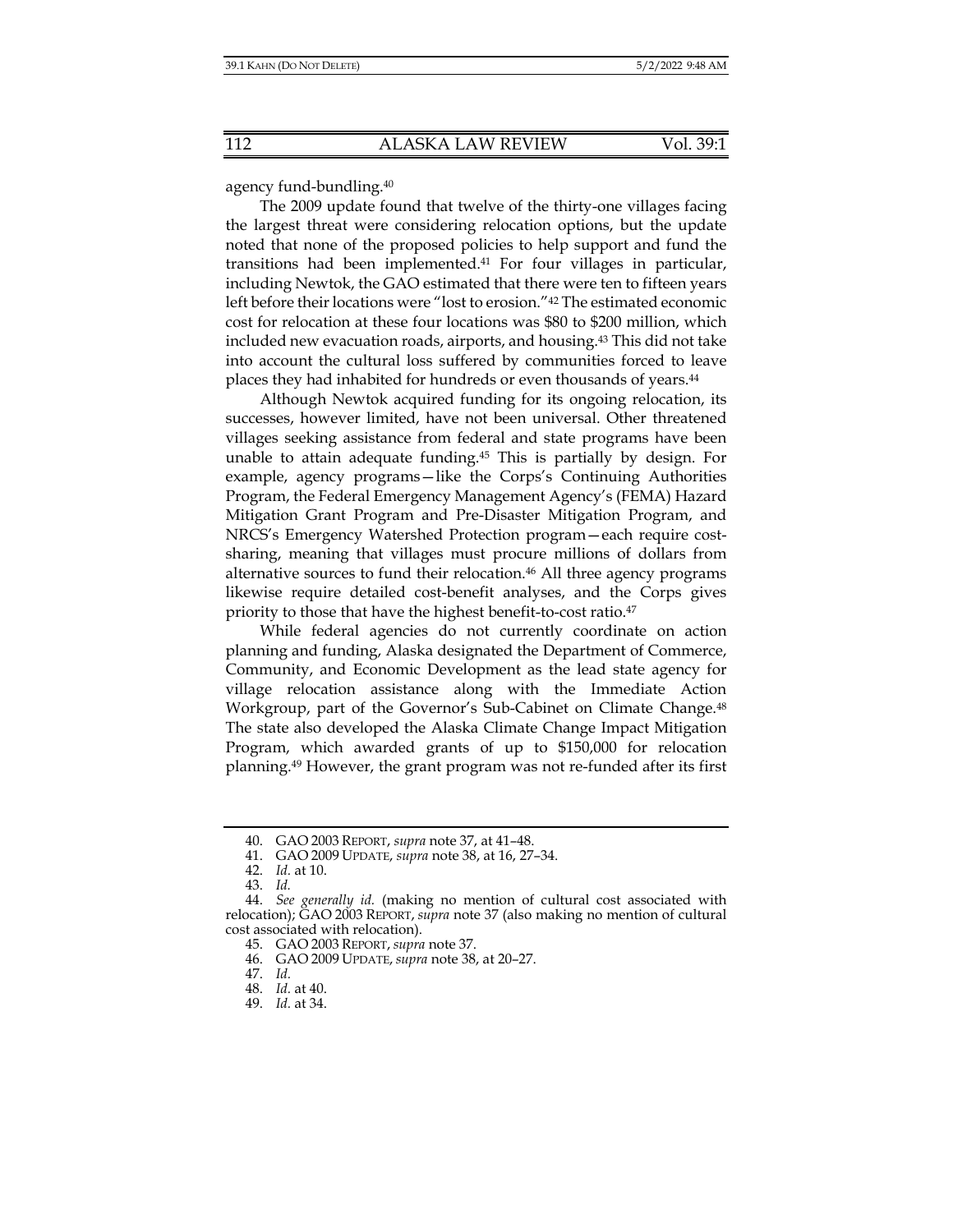year.50 Instead, risk assessment is now done directly through the Alaska Risk Mapping, Assessment and Planning Program, which connects local governments to FEMA and the state government.<sup>51</sup> These assessments often include discussion of migration and relocation but do not mention how villages and individuals might afford those transitions.<sup>52</sup>

For villages that cannot afford to participate in cost-sharing with federal agencies, the prospects of funding hundred-million-dollar relocations are bleak. Even in Newtok, where decades of planning and sustained political pressure led to moderate financing success, two-thirds of the village has still not moved and is currently facing sinking telephone poles, cracking boardwalks, the disappearance of their natural sewage removal waterway, and the blossoming of dangerous mold.53

With wildly inadequate administrative solutions, other considerations must be made. Where policy has failed, the doctrine of regulatory takings presents an alternative opportunity for remedy.

## **III. A REVIEW OF REGULATORY TAKINGS LAW**

Regulatory takings law is widely considered to have been borne of Justice Oliver Wendell Holmes's opinion in *Pennsylvania Coal Co. v. Mahon*. 54 Justice Holmes recognized that the "[g]overnment could hardly go on" if it had to compensate property owners for every exercise of the police power that reduced "to some extent the values incident to property."55 Nonetheless, the opinion expressed that there are limits to such police power, concluding that "while property may be regulated to a certain extent, if regulation goes too far it will be recognized as a taking."56

While not explicitly under the title of "regulatory takings" established in *Pennsylvania Coal*, U.S. courts have effectively recognized a broader application of regulatory takings doctrine to other, nonregulatory government action detrimental to individual property. In the

 <sup>50.</sup> Telephone Interview with Sally Russell Cox, Alaska Dept. of Com., Cmty., & Econ. Dev., Div. of Cmty. and Reg'l Affs. (Oct. 27, 2021).

 <sup>51.</sup> *Alaska Risk MAP Program*, ALASKA DEPT. OF COM., CMTY., & ECON. DEV., https://www.commerce.alaska.gov/web/dcra/PlanningLandManagement/Ris kMAP.aspx (last visited Oct. 27, 2021).

 <sup>52.</sup> *See, e.g.*, ALASKA DEPT. OF COM., CMTY., & ECON. DEV., WORKING GROUP ON ADAPTATION, ASSISTING IMMINENTLY-THREATENED ALASKA NATIVE VILLAGES (2018), https://www.commerce.alaska.gov/web/Portals/4/pub/RiskMAP/CALT\_Pre sentation\_SRCox.pdf (describing planning for adaptation and mitigation with no mention of cost).

 <sup>53.</sup> Gentry, *supra* note 17.

 <sup>54. 260</sup> U.S. 393 (1922).

 <sup>55.</sup> *Id.* at 413.

 <sup>56.</sup> *Id.* at 415.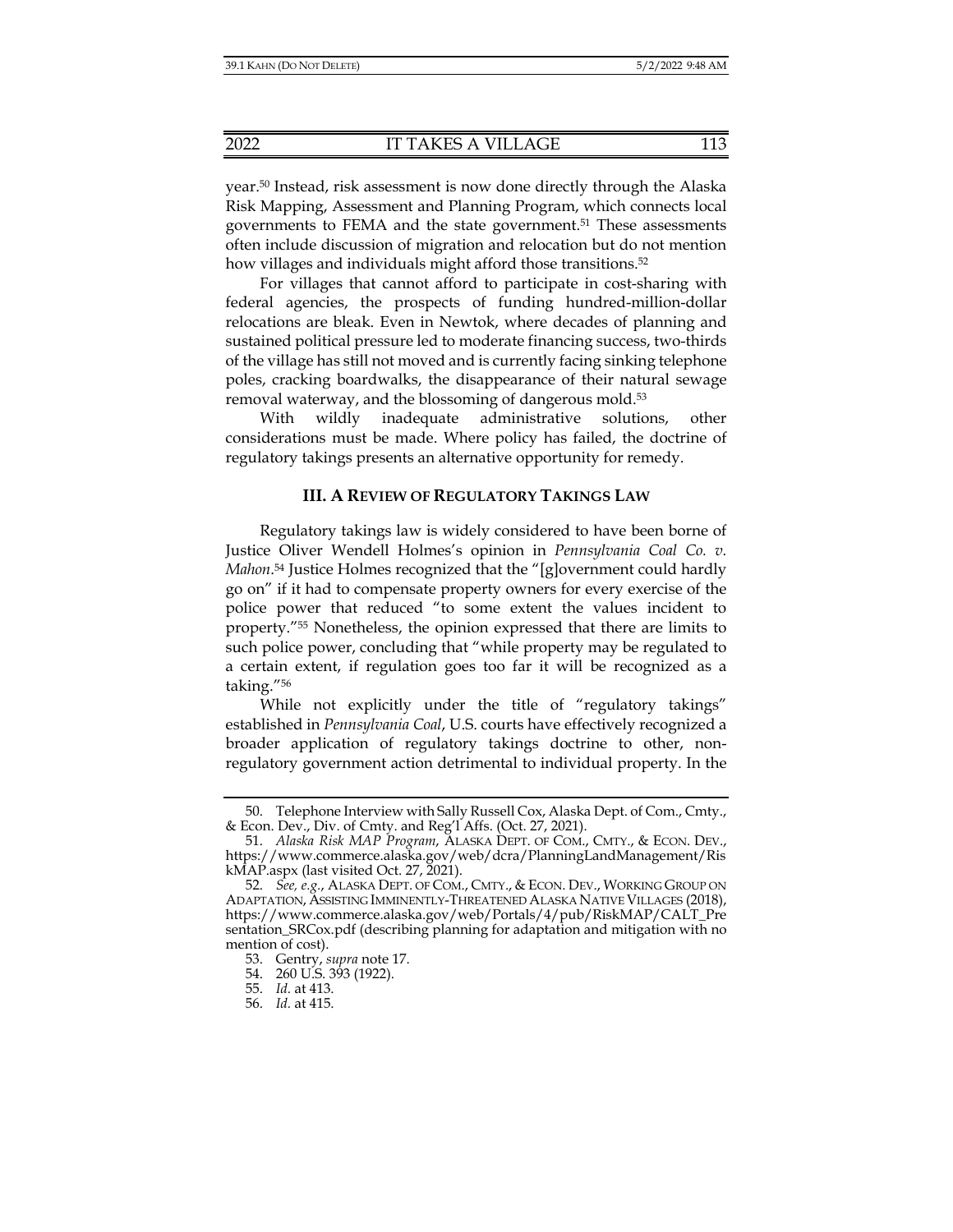1860s, after a Wisconsin government project to dam the Fox River flooded the surrounding area, farmers whose land was destroyed went to court seeking compensation from the state.<sup>57</sup> The U.S. Supreme Court found in *Pumpelly v. Green Bay & Mississippi Canal Co.* that a government taking had occurred, stating: "[W]here real estate is actually invaded by superinduced additions of water, earth, sand, or other material, or by having any artificial structure placed on it, so as to effectually destroy or impair its usefulness, it is a taking, within the meaning of the Constitution  $\ldots$ .  $^{\prime\prime}$ 58

Since *Pennsylvania Coal*, courts have consistently held that government actions that were not explicitly regulatory, but nonetheless caused a significant diminution in the value of a plaintiff's property, amount to takings. In *United States v. Causby*, 59 the U.S. military conducted frequent flights out of an airport in Greensboro, North Carolina.<sup>60</sup> The plaintiffs in the case owned a nearby chicken farm, but the military planes flew so low and were so loud that the farm owners were often unable to sleep.<sup>61</sup> Furthermore, about 150 of their chickens died flying into the walls in fright, and the plaintiffs eventually had to shutter their business.<sup>62</sup> In his majority opinion finding for the farm owners, Justice Douglas stated "a direct and immediate interference with the enjoyment and use of the land" rendering that land uninhabitable is a constitutional taking.<sup>63</sup>

Present-day regulatory takings law has provided new context for decisions like *Pumpelly* and *Causby*. U.S. courts typically evaluate regulatory takings questions using the ad hoc balancing test set out in *Penn Central Transportation Co. v. City of New York*. 64 Commenting on the relationship between regulatory takings and physical invasion, the *Penn Central* Court noted that "[a] 'taking' may more readily be found when the interference with property can be characterized as a physical invasion by government . . . than when interference arises from some public program adjusting the benefits and burdens of economic life to promote the common good."65 The case arose when the city of New York enforced an architectural heritage law that blocked plaintiffs from constructing an office building on top of Grand Central Station.<sup>66</sup> At issue was whether this regulatory action amounted to a taking of the superjacent airspace

- 62. *Id.*
- 63. *Id.* at 264, 266.
- 64. 438 U.S. 104, 124 (1978).
- 65. *Id.* (citing *Causby*, 328 U.S. at 256).
- 66. *Id.* at 116–18.

 <sup>57.</sup> Pumpelly v. Green Bay & Miss. Canal Co., 80 U.S. 166 (1871).

 <sup>58.</sup> *Id.* at 181.

 <sup>59. 328</sup> U.S. 256 (1946).

 <sup>60.</sup> *Id.* at 258–59.

 <sup>61.</sup> *Id.* at 259.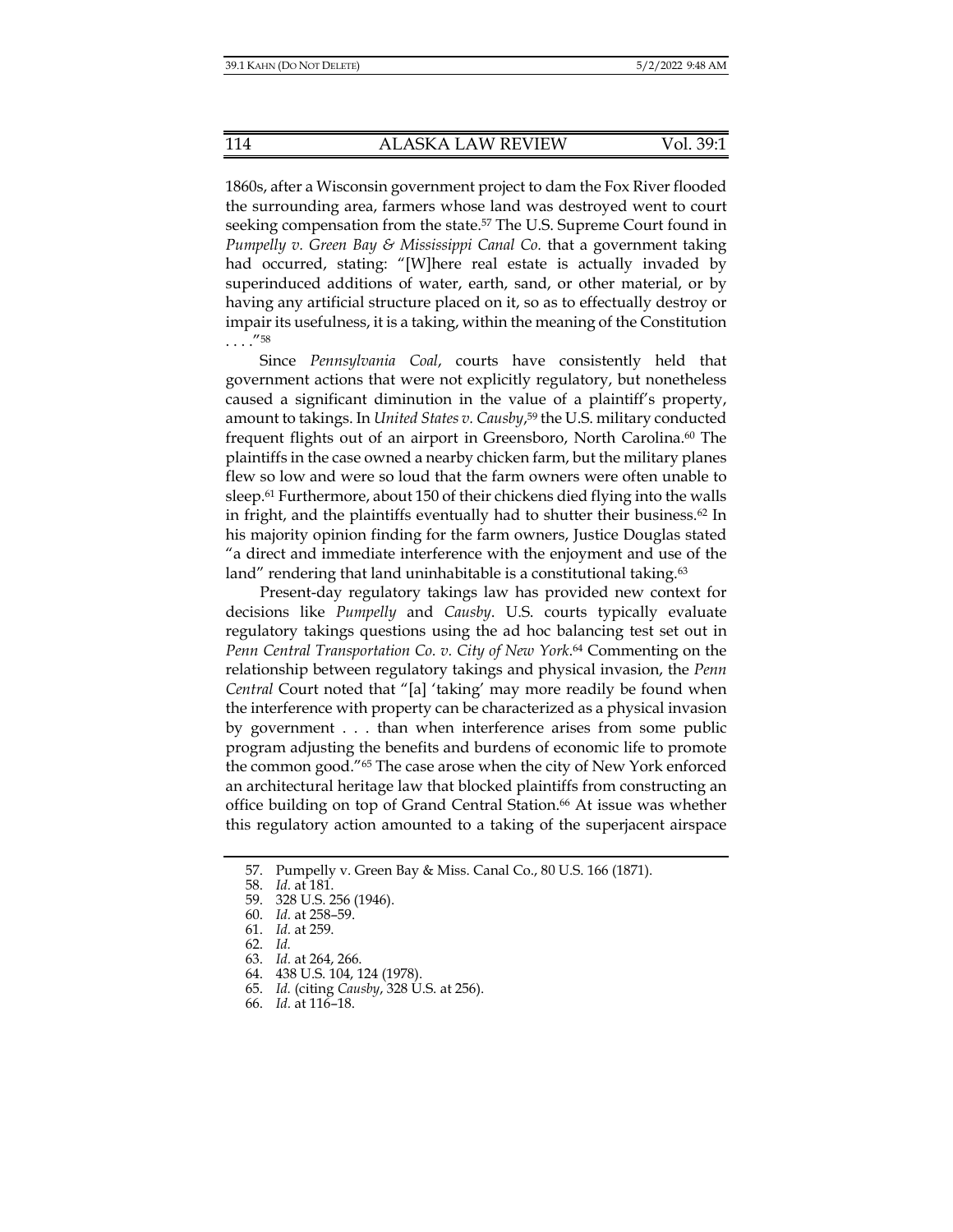above the train station.67 In affirming that no taking had occurred, the Court set up a tripartite test evaluating the (1) overall economic impact; (2) parties' protection from interference of their "distinct" investmentbacked expectations; and  $(3)$  character of the government action.<sup>68</sup>

In 1992, the U.S. Supreme Court introduced a more stringent standard for regulatory takings in *Lucas v. South Carolina Coastal Council*. 69 The issue was whether coastal management regulations promulgated by South Carolina, in preventing a property developer from building houses atop his land, were regulatory takings.70 Writing for the Court, Justice Scalia stated that "[w]here the State seeks to sustain regulation that deprives land of all economically beneficial use, we think it may resist compensation only if the logically antecedent inquiry into the nature of the owner's estate shows that the proscribed use interests were not part of his title to begin with."71 Effectively, when government action deprives a property owner of all economic use of her land, this is a categorical, or per se, taking.72

Alaska's takings doctrine has grown from these federal roots. The Alaska Constitution states: "[p]rivate property shall not be taken or damaged for public use without just compensation."73 Alaska's courts assert that this "provides greater protection for property owners than

- 70. *Id.* at 1006–07, 1015.
- 71. *Id.* at 1027.

 72. *See id.* at 1015–16. *But see id.* at 1066–67 (Stevens, J., dissenting) (describing how the majority opinion's rationale "do[es] not justify a *per se* rule for total regulatory takings"). In the years since and as a direct result of the *Lucas* decision, environmental protection has become significantly more difficult. *See* Nevitt, *supra* note 4 ("[F]ederal, state, and local climate adaptation measures must be careful to not run afoul of the Regulatory Takings doctrine."). States and municipalities have struggled to come up with solutions for land protection, and some have said they effectively cannot deny building permits outright, even in coastal areas with high likelihoods of erosion. Amanda Reilly, *How a 1992 High Court Ruling Eroded Regulatory Might*, E&E NEWS (June 30, 2017, 1:15 PM), https://subscriber.politicopro.com/article/eenews/1060056890. One exception was the *Tahoe-Sierra Pres. Council, Inc. v. Tahoe Reg'l Plan. Agency*, 535 U.S. 302 (2002) decision, where a temporary moratorium on development imposed for the purpose of developing a comprehensive land-use plan was found not to constitute a per se taking because it was temporary. *Id.* at 340–41. However, this regulation was for the purpose of environmental assessment, not substantive regulation. *See id.* at 310–11 (discussing the passage of the temporary moratorium for the purposes of evaluating water and air quality, among other environmental considerations). Based on this model, with certain conditions met, Alaska presents a new frontier for regulatory takings jurisprudence, using *Lucas* to combat, rather than uphold, environmental degradation and destruction.

73. ALASKA CONST. art. I, § 18.

 <sup>67.</sup> *Id.* at 118–19.

 <sup>68.</sup> *Id.* at 124.

 <sup>69. 505</sup> U.S. 1003 (1992).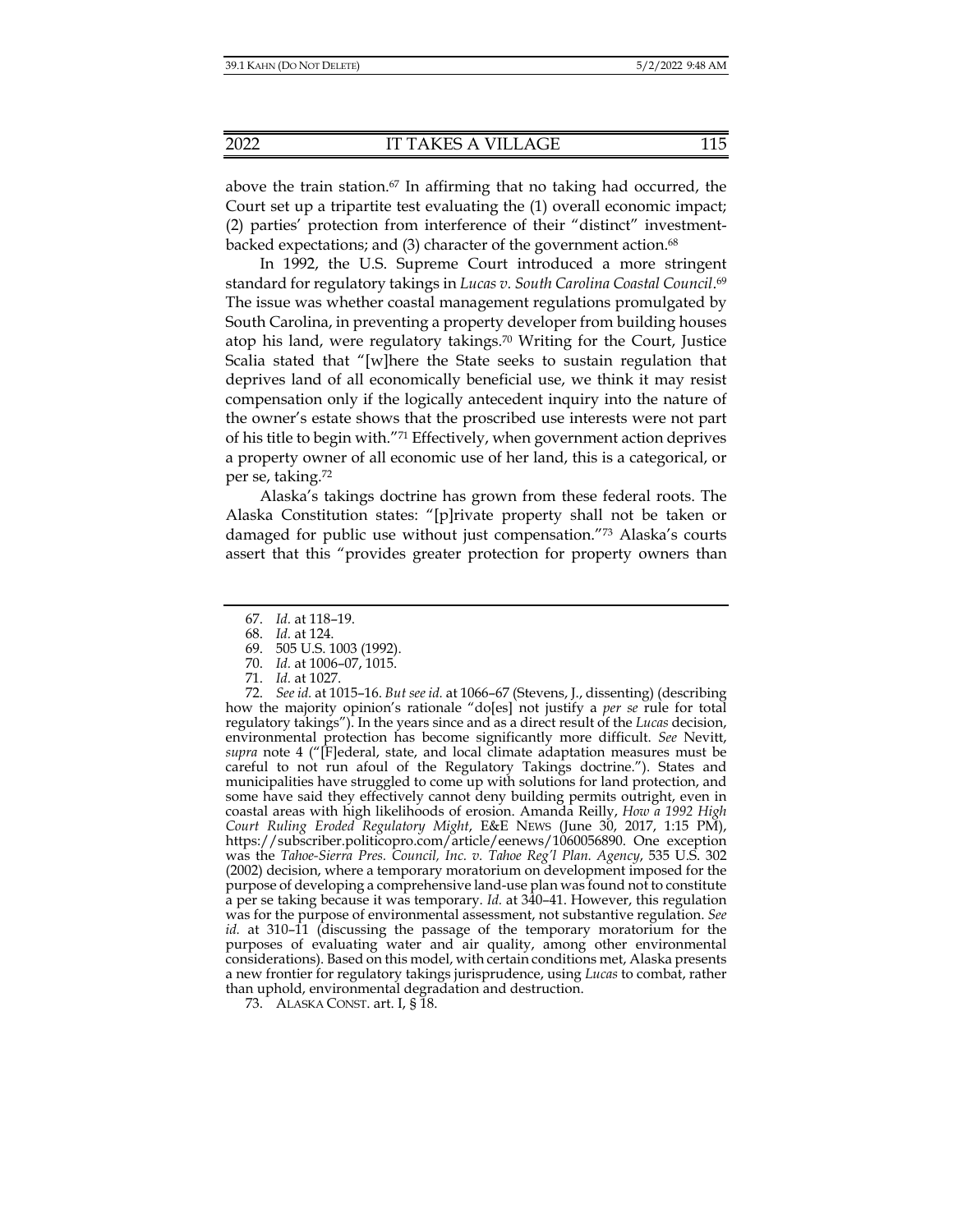does the Fifth Amendment of the United States Constitution."74 While prominent federal cases tend to only refer to physical invasions or the underlying regulations within the character of government action inquiry,75 the Alaska Supreme Court has used broader language. In the landmark regulatory takings case *Anchorage v. Sandberg*, 76 the court used more inclusive language, asserting that "[g]overnment actions become 'takings' under principles of inverse condemnation when a private landowner is forced to bear an unreasonable burden as a result of the government's exercise of power in the public interest."77

*Sandberg*, decided a year after *Lucas*, involved Alaska's designation of several parcels of private land as parks, adversely affecting the plaintiff company's ability to develop on its own land by surrounding it with a new park.78 Citing *Lucas*, the court held that there was no taking because per se takings cover a narrow scope.79 The court held that plaintiffs can invoke the doctrine solely during "(1) cases of physical invasion and (2) cases where a regulation denies a landowner of all economically feasible use of the property."80

Unable to find a per se taking, the *Sandberg* court applied the three *Penn Central* factors and inserted an additional consideration of "[t]he legitimacy of the interest advanced by the regulation or land-use decision" into its analysis of government action.<sup>81</sup> Alaska courts have

78. *Id.* at 555–56.

79. *Id.* at 557.

 80. *See id.* (recognizing per se takings under Alaska law to include the *Lucas* precedent). Since *Sandberg*, the Alaska Supreme Court has offered a slightly more expansive definition of "regulation" for purposes of per se takings to potentially include other government actions, but all have come as a result of some official government act, whether through regulations, injunctions, or some form of administrative adjudication. *See, e.g.*, Beluga Mining Co. v. State Dep't of Nat. Res., 973 P.2d 570, 575 (Alaska 1999) (describing an injunction as a regulation within the per se takings analysis); Cannone v. Noey, 867 P.2d 797, 798–801 (Alaska 1994) (discussing the possibility of a per se taking occurring as a result of an administrative denial of a permit).

 81. *Sandberg*, 861 P.2d at 557 (first citing State v. Arctic Slope Reg'l Corp., 834 P.2d 134, 143 (Alaska 1991); and then citing Agins v. City of Tiburon, 447 U.S. 255, 260–61 (1980)); *see also* Hageland Aviation Servs., Inc. v. Harms, 210 P.3d 444, 450 n.21 (Alaska 2009) (clarifying the factor as a consideration within the government action analysis).

 <sup>74.</sup> Spinell Homes, Inc. v. Mun. of Anchorage, 78 P.3d 692, 702 (Alaska 2003) (citing R & Y, Inc. v. Mun. of Anchorage, 34 P.3d 289 (Alaska 2001)).

 <sup>75.</sup> *See, e.g.*, Penn Cent. Transp. Co. v. City of New York, 438 U.S. 104, 124 (1978) (citing United States v. Causby, 328 U.S. 256 (1946)) ("A 'taking' may more readily be found when the interference with property can be characterized as a physical invasion by government . . . than when interference arises from some public program adjusting the benefits and burdens of economic life to promote the common good.").

 <sup>76. 861</sup> P.2d 554 (Alaska 1993).

 <sup>77.</sup> *Id.* at 558 (citing Agins v. City of Tiburon, 447 U.S. 255, 260–62 (1980)).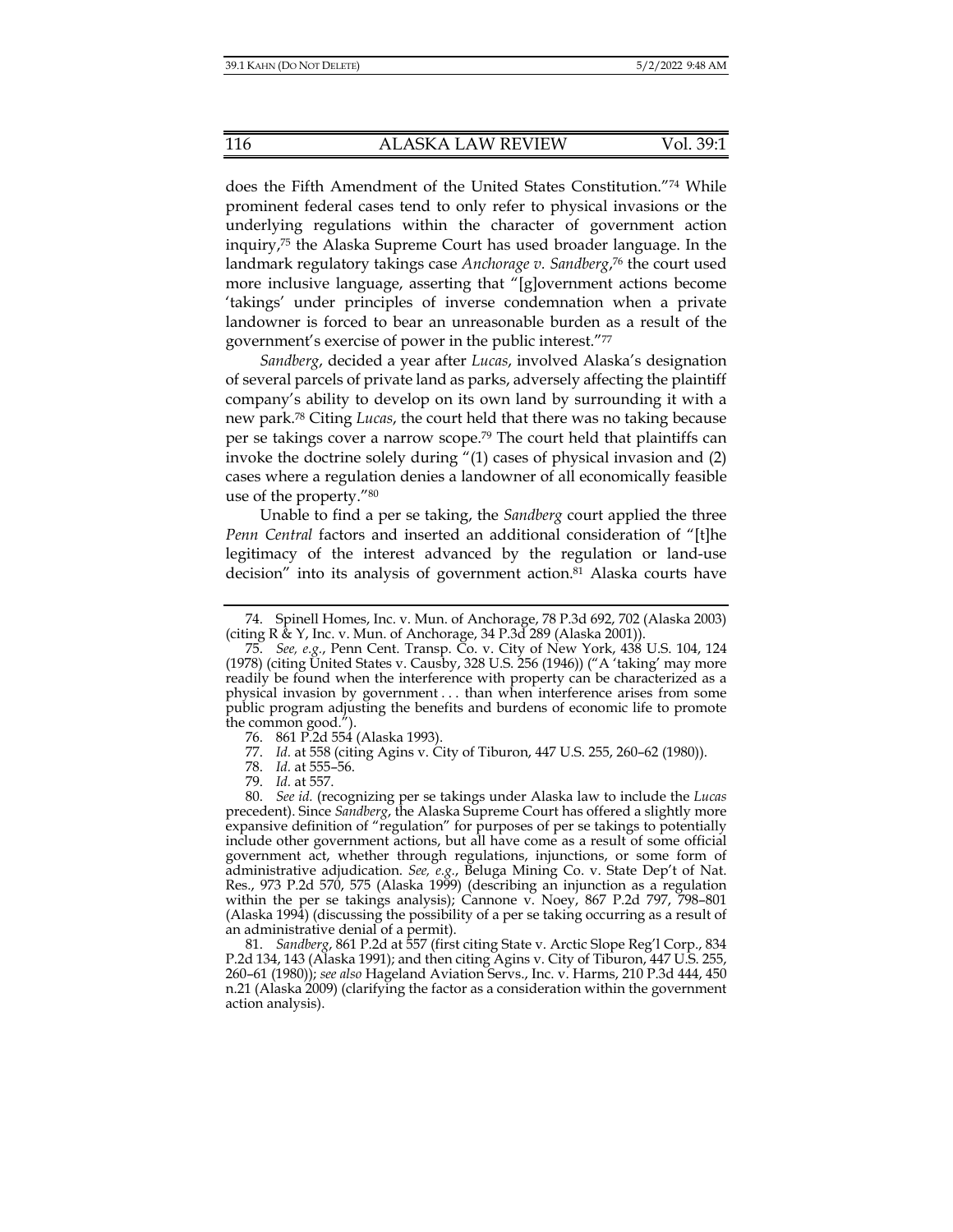separately noted that "[t]he finding of a taking . . . depends on whether someone has been deprived of the economic benefits of ownership, not whether the State captures any of those benefits."<sup>82</sup> Moreover, the taking or damaging of the property must have "been proximately caused by a government entity."83

In western and northern Alaska, Alaska Native villages sinking into the ground as a direct result of permafrost melt and erosion have become or will soon become impossible to live in.84 Like in *Causby*, 85 the individual Alaska Native property owners are left unable to enjoy any practical use from their property: businesses cannot function, and people cannot live on liquefying, eroding ground.86

While this appears to open the door for a per se takings claim, the state action component currently presents a likely insurmountable impediment. There is no regulation, injunction, or other immediately obvious state action on which to ground a per se takings claim.87 This does not mean that no takings claim exists but rather that a state court is likely to require the *Sandberg* ad hoc approach, which considers the legitimacy of state action.88

Alaska Native villages threatened by melting permafrost would easily meet the first two *Sandberg* factors derived from *Penn Central*. Under the economic impact element of the test, individual home- and business-owners in Alaska Native villages need only show that their living and working spaces have been severely impacted by the permafrost melt and subsequent erosion.<sup>89</sup> Given the wealth of documentation as to

524 P.2d 1242, 1248 (Alaska 1974)).

85. United States v. Causby, 328 U.S. 256, 259 (1946).

 86. *See* Alec Luhn, *Slow-Motion Wrecks: How Thawing Permafrost is Destroying Arctic Cities*, GUARDIAN (Oct. 14, 2016),

https://www.theguardian.com/cities/2016/oct/14/thawing-permafrost-

destroying-arctic-cities-norilsk-russia (discussing the effects of permafrost melt on Arctic cities similar to problems faced by villages in Alaska).

87. *See infra* Part VI.

 88. Anchorage v. Sandberg, 861 P.2d 554, 557 (Alaska 1993) (first citing State v. Arctic Slope Reg'l Corp., 834 P.2d 134, 143 (Alaska 1991); and then citing Agins v. City of Tiburon, 447 U.S. 255, 260–61 (1980)).

 <sup>82.</sup> Waiste v. State, 10 P.3d 1141, 1154 (Alaska 2000) (citing Stewart & Grindle, Inc. v. State,

 <sup>83.</sup> Beeson v. City of Palmer, 370 P.3d 1084, 1088 (Alaska 2016) (first citing Fairbanks N. Star Borough v. Lakeview Enters., Inc., 897 P.2d 47, 52 (Alaska 1995); and then citing Bakke v. State, 744 P.2d 655, 657 (Alaska 1987)); *see also* discussion *infra* Part IV.

 <sup>84.</sup> *See, e.g.*, GAO 2003 REPORT, *supra* note 37, at 8; GAO 2009 UPDATE, *supra*  note 38, at 7.

 <sup>89.</sup> *See, e.g.*, *id.* at 558–59 (quoting Homeward Bound, Inc. v. Anchorage Sch. Dist., 791 P.2d 610, 614 (Alaska 1990)) (noting that "[p]rivate property is taken or damaged for constitutional purposes if the government deprives the owner of the economic advantages of ownership" but also that "economic infeasibility" of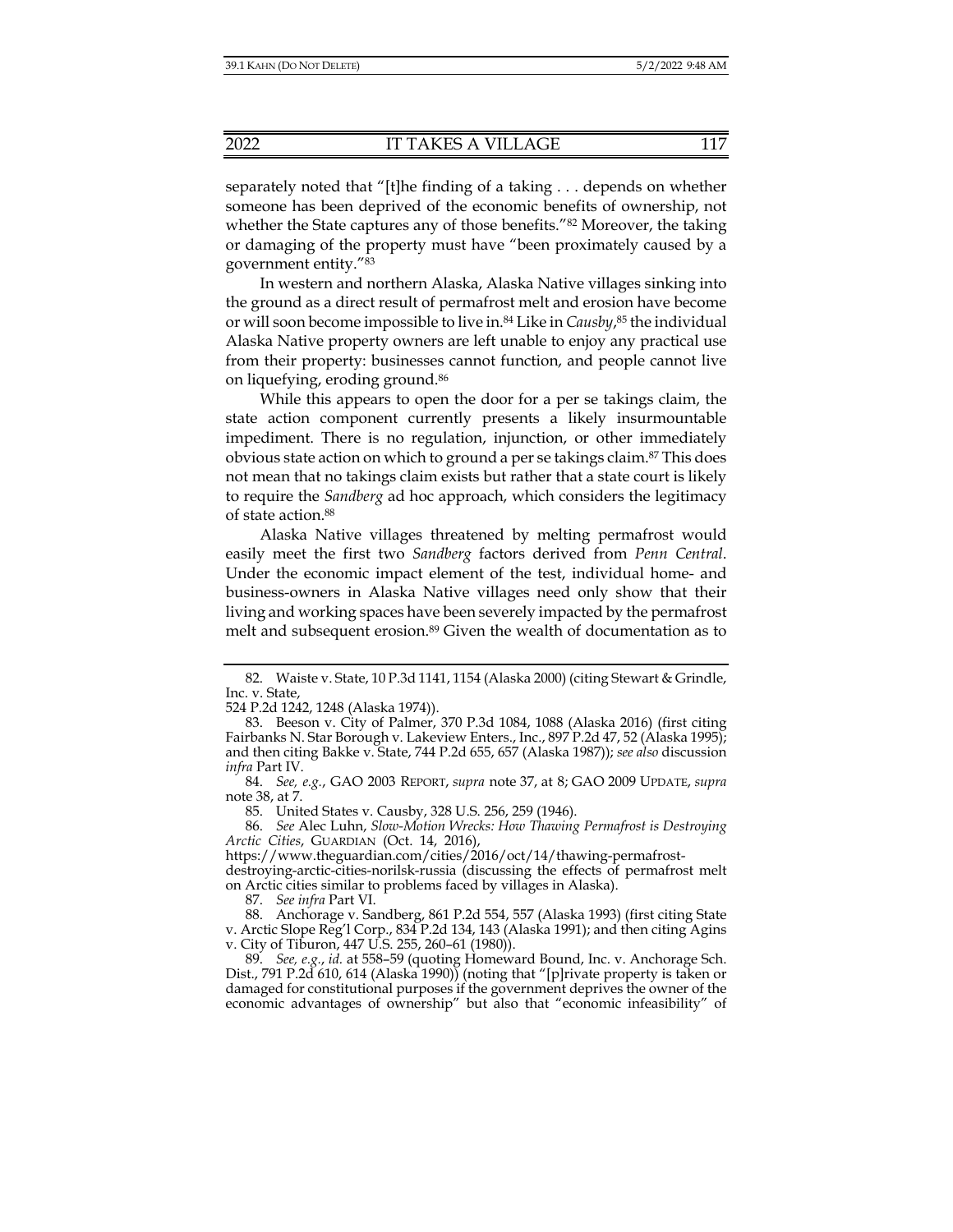the destruction being wrought, those economic impacts are undoubtedly both significant and severe.90 Regarding their distinct investment-backed interests, many of these villages have existed for decades, and some families have lived in the area for thousands of years.<sup>91</sup> By settling there centuries ago, building houses, and investing in their communities, Alaska Native residents created an obviously reasonable and investmentbacked expectation that they would continue to be able to live on the land.92

Despite the strength of these two factors, finding a regulatory taking requires finding that government action has actually occurred.93 Additionally, while Alaska's constitution broadens takings to include government-caused damage, *Sandberg* nonetheless requires a review of the legitimacy of the government interest in the taking.<sup>94</sup> Broadly speaking, more legitimate government interests make courts less likely to find that the government's actions constitute a taking.95

While the destruction itself is obvious, tying that destruction to actions by the Alaska government presents the biggest hurdle for any takings claim against the state.

## **IV. ALASKA'S INVESTMENT IN OIL AS STATE ACTION**

A potential plaintiff could argue that the Alaska state government, through its continued actions participating in and promoting the oil and gas industry, has both directly and indirectly caused the destruction of the land on which Alaska Native villages sit.

development could also constitute a taking).

 <sup>90.</sup> *See, e.g.*, Luhn, *supra* note 86; Brian Kahn, *Permafrost Melt Could Destroy a Third of All Arctic Infrastructure, Affecting as Many as 4 Million People*, GIZMODO (Dec. 11, 2018, 11:11 AM), https://gizmodo.com/permafrost-melt-could-destroya-third-of-all-arctic-inf-1831011572.

 <sup>91.</sup> *See, e.g.*, *The Village – Newtok*, *supra* note 26 (describing thousands of years of seasonal reliance on the land for the Qaluyaarmiut of Newtok and documentation of the village itself beginning as early as 1949).

 <sup>92.</sup> *See* Penn Cent. Transp. Co. v. City of New York, 438 U.S. 104, 136 (1978) (discussing present and decades-long historic use of a property as an example of what qualifies as a reasonable investment-backed expectation).

 <sup>93.</sup> *See id.* at 128 (discussing the character of government action as one of the elements of a regulatory takings claim); Lucas v. S.C. Coastal Council, 505 U.S. 1003, 1029 (1992) (recognizing regulation as an obvious form of government action).

 <sup>94.</sup> *Sandberg*, 861 P.2d at 557–58; R & Y, Inc. v. Mun. of Anchorage, 34 P.3d 289, 293 (Alaska 2001) (first citing *Sandberg*, 861 P.2d at 557; then citing Beluga Mining Co. v. State, 973 P.2d 570, 575 (Alaska 1999); and then citing Cannone v. Noey, 867 P.2d 797, 800 (Alaska 1994)).

<sup>95.</sup> *See R & Y, Inc.*, 34 P.3d at 290 ("[T]he legitimacy of the [Municipality of Anchorage]'s interest in restricting development in wetlands outweighs the relatively minor impact its action had on the value of the land.").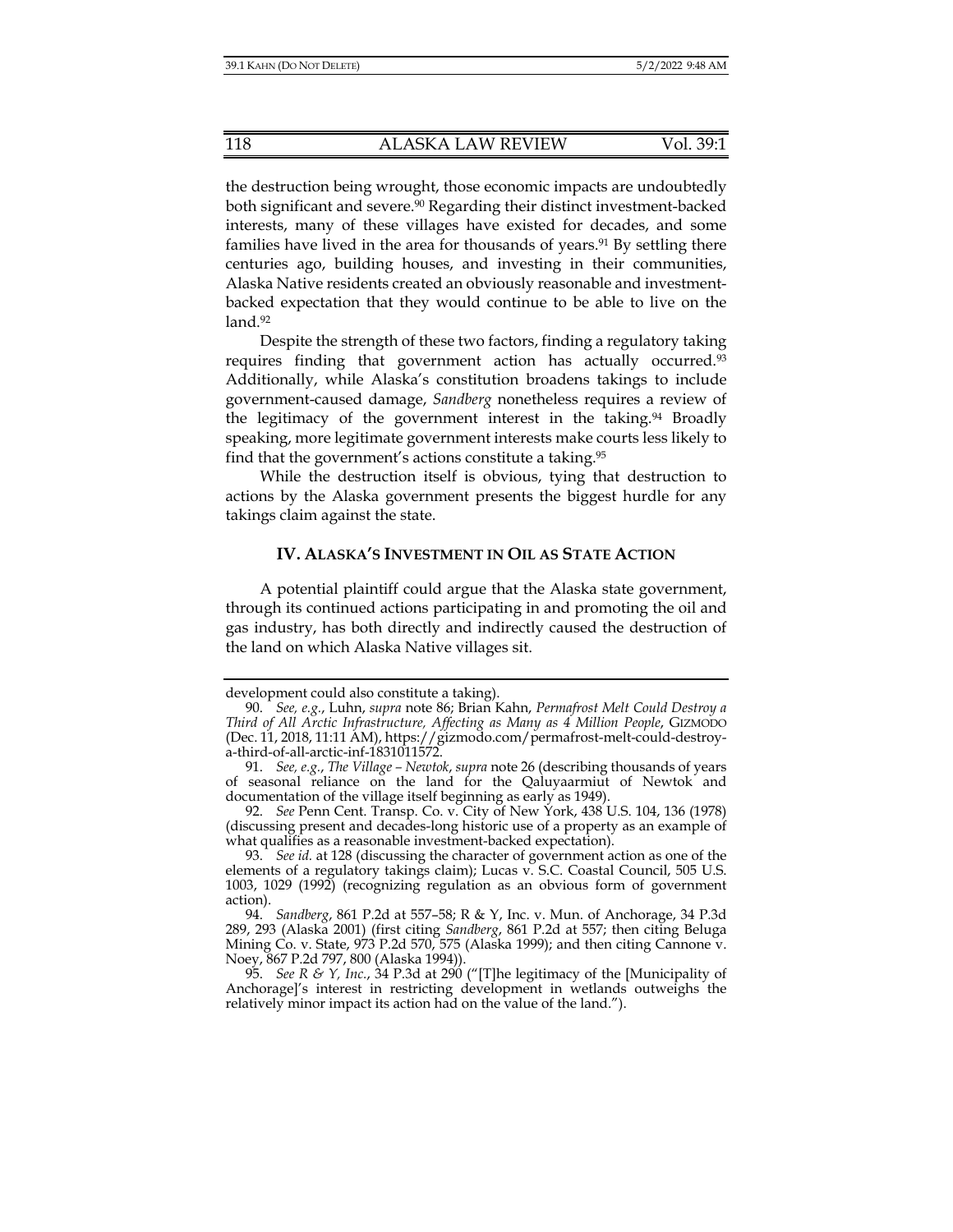Alaska's history of drilling for oil goes back more than a century.<sup>96</sup> Because of the state's remote location, its oil extraction industry developed slowly, but by the time Alaska acquired statehood in 1959, Texaco, Mobil, Chevron, Shell, Marathon, and many other major U.S. oil companies were investing in areas like the Swanson River oil field on the Kenai Peninsula.97 However, in 1968, discovery of the Prudhoe Bay oil field on Alaska's North Slope, between the Alaska National Petroleum Reserve and what would later become the Arctic National Wildlife Refuge, made Alaska a top American oil destination.<sup>98</sup> At the time of this discovery, it was estimated that ten billion barrels of crude oil lay under the surface of Prudhoe Bay, the biggest oil reserve ever found under American soil to that point.<sup>99</sup> By the late 1970s, Alaska was the second largest state producer of oil in the country, behind only Texas.<sup>100</sup>

The burgeoning interest in Alaska's oil potential prompted the state government to act. In 1969, new Prudhoe Bay oil leases alone brought in \$900 million for the state.101 These leases fundamentally altered Alaska's economic and political landscape: the 1970 state budget was expanded by seventy-seven percent from the previous year,<sup>102</sup> and a debate immediately began about where to put the rest of the money.103 While most of the funds were initially invested in U.S. Treasury notes and bonds,104 Alaska quickly spent the lease sale revenue on capital projects and state programs.105

Seeking a more long-term investment plan, the state government proposed a constitutional amendment creating a permanent fund

https://www.flickr.com/photos/eiagov/31791566138/.

 101. *Historical Timeline of the Fund and APFC*, ALASKA PERMANENT FUND CORP., https://apfc.org/who-we-are/history-of-the-alaska-permanent-fund/timeline/ (last visited Feb. 20, 2022) [hereinafter *Fund Timeline*].

http://www.akleg.gov/basis/get\_documents.asp?session=30&docid=53843.

 <sup>96.</sup> *Oil Discovery and Development in Alaska*, ALASKA HUMANS. F., http://www.akhistorycourse.org/modern-alaska/oil-discovery-and-

development-in-alaska/ (last visited Feb. 20, 2022).

 <sup>97.</sup> *Id.* 

 <sup>98.</sup> *See Alaska Pipeline Chronology*, PBS,

https://www.pbs.org/wgbh/americanexperience/features/pipeline-alaskapipeline-chronology/ (last visited Feb. 20, 2022).

 <sup>99.</sup> Oliver S. Goldsmith, *Tracing the Growth of Alaska State Spending Since 1979*, at 4 (Univ. of Alaska Anchorage Inst. of Soc. & Econ. Rsch., Fiscal Pol'y Working Paper No. 2, 1991).

 <sup>100.</sup> U.S.ENERGY INFO. ADMIN., U.S. CRUDE OIL PRODUCTION IN SELECTED STATES AND AREAS (JANUARY 1970–AUGUST 2018) (2018),

 <sup>102.</sup> Wallace Turner, *Oil Windfall Aids Alaska Revenue*, N.Y. TIMES, July 11, 1971, at 21.

 <sup>103.</sup> *Alaska Permanent Fund – Governance*, ALASKA PERMANENT FUND CORP. 2 (2018),

 <sup>104.</sup> Turner, *supra* note 102, at 21.

 <sup>105.</sup> *Fund Timeline*, *supra* note 101.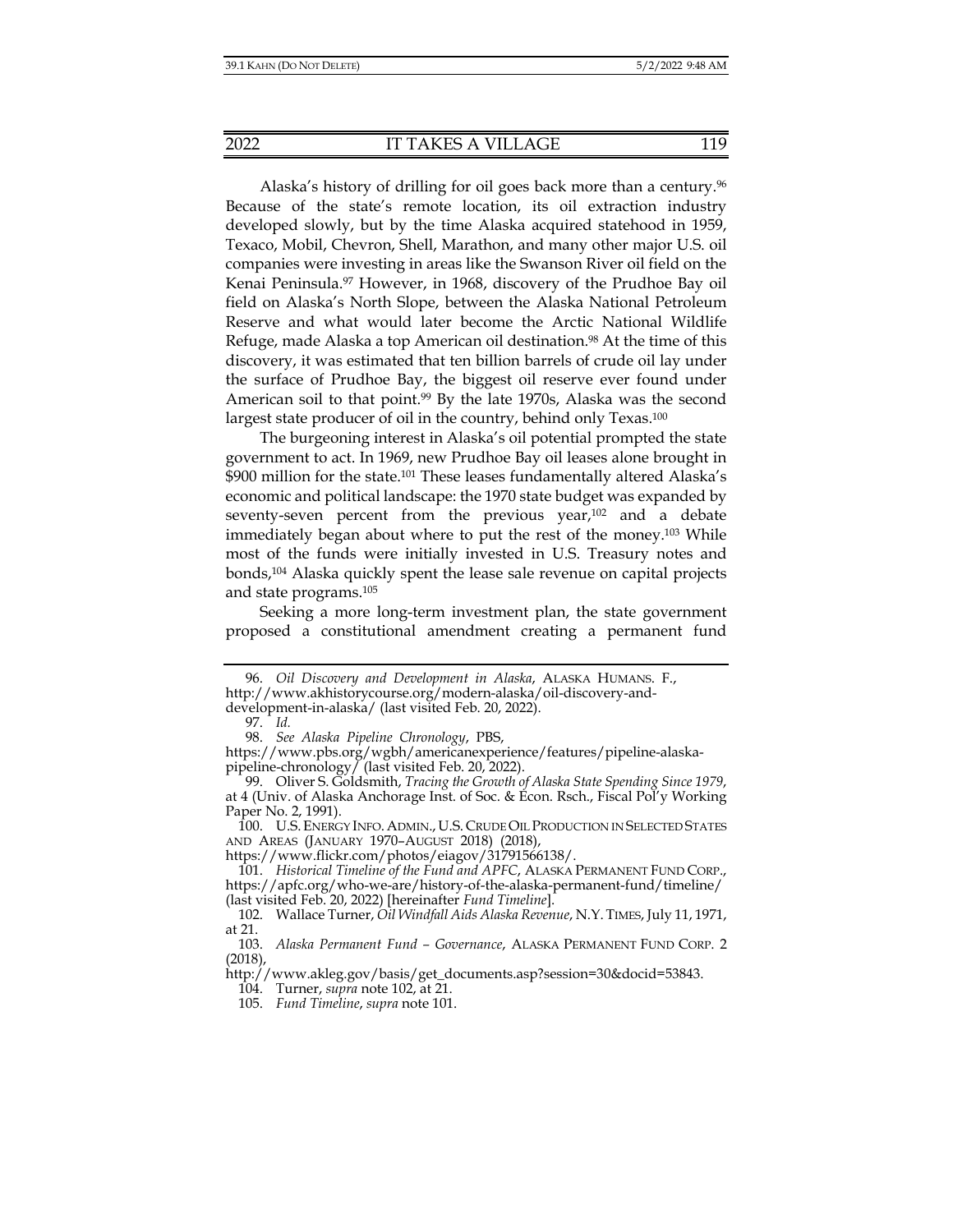designed to hold and invest revenue generated from the state's oil resources.106 In November 1976, Alaska citizens overwhelmingly approved the amendment, officially creating the Alaska Permanent Fund.107 Four years later, the legislature created the Alaska Permanent Fund Corporation (APFC) to operate the fund.108 Alaska gave the APFC fiduciary responsibilities for fund management and passed it into law along with an exhaustive list of the financial securities in which the fund could invest.109

In 1982, the Alaska legislature permitted the APFC to begin disbursing dividends, providing each Alaskan \$1,000 in the program's first year.110 In 1983, the exhaustive list of permitted investments was altered to allow the APFC to invest in the stock market.111 By 1989, the Alaska Permanent Fund was valued at \$10 billion.112 By 2018, it crossed \$60 billion, and in 2020, the Alaska Permanent Fund became the largest source of unrestricted general fund revenue in the state budget.<sup>113</sup>

## **A. The Legitimate State Interest**

*Sandberg* analysis requires considering the legitimacy of the state interest.114 Generally, the more legitimate the state interest, the more likely a court is to find that a regulatory taking did not occur.115 However, this legitimacy interest is weighed against the actual effect on the property, meaning that even the most legitimate state interest cannot overcome a finding that the property was wholly destroyed.116 Additionally, the legitimate state interest question is not a dispositive factor but instead falls under the scope of consideration of the nature of

 <sup>106.</sup> ALASKA DEP'T OF REVENUE, THE ALASKA PERMANENT FUND AND THE PERMANENT FUND PROTECTION ACT (2017),

http://www.akleg.gov/basis/get\_documents.asp?session=30&docid=661.

 <sup>107.</sup> *Fund Timeline*, *supra* note 101.

 <sup>108.</sup> *Id.*

 <sup>109.</sup> *Id.*

 <sup>110.</sup> *Id.*

 <sup>111.</sup> *Id.*

 <sup>112.</sup> *Id.* 

 <sup>113.</sup> *Id.* 

 <sup>114.</sup> *See* Anchorage v. Sandberg, 861 P.2d 554, 557 (Alaska 1993) (contrasting *Lucas*'s per se takings evaluation to an ad hoc analysis that involves an inquiry into legitimate government interests).

 <sup>115.</sup> *See* R & Y, Inc. v. Mun. of Anchorage, 34 P.3d 289, 290 (Alaska 2001) ("[T]he legitimacy of the MOA's interest in restricting development in wetlands outweighs the relatively minor impact its action had on the value of the land.").

 <sup>116.</sup> *See id.* at 299 (validating the plaintiff's assertion that a court would err in finding that if the government "interest . . . is legitimate, no taking could be found" by expressly recognizing that an adequate weighing of factors had occurred).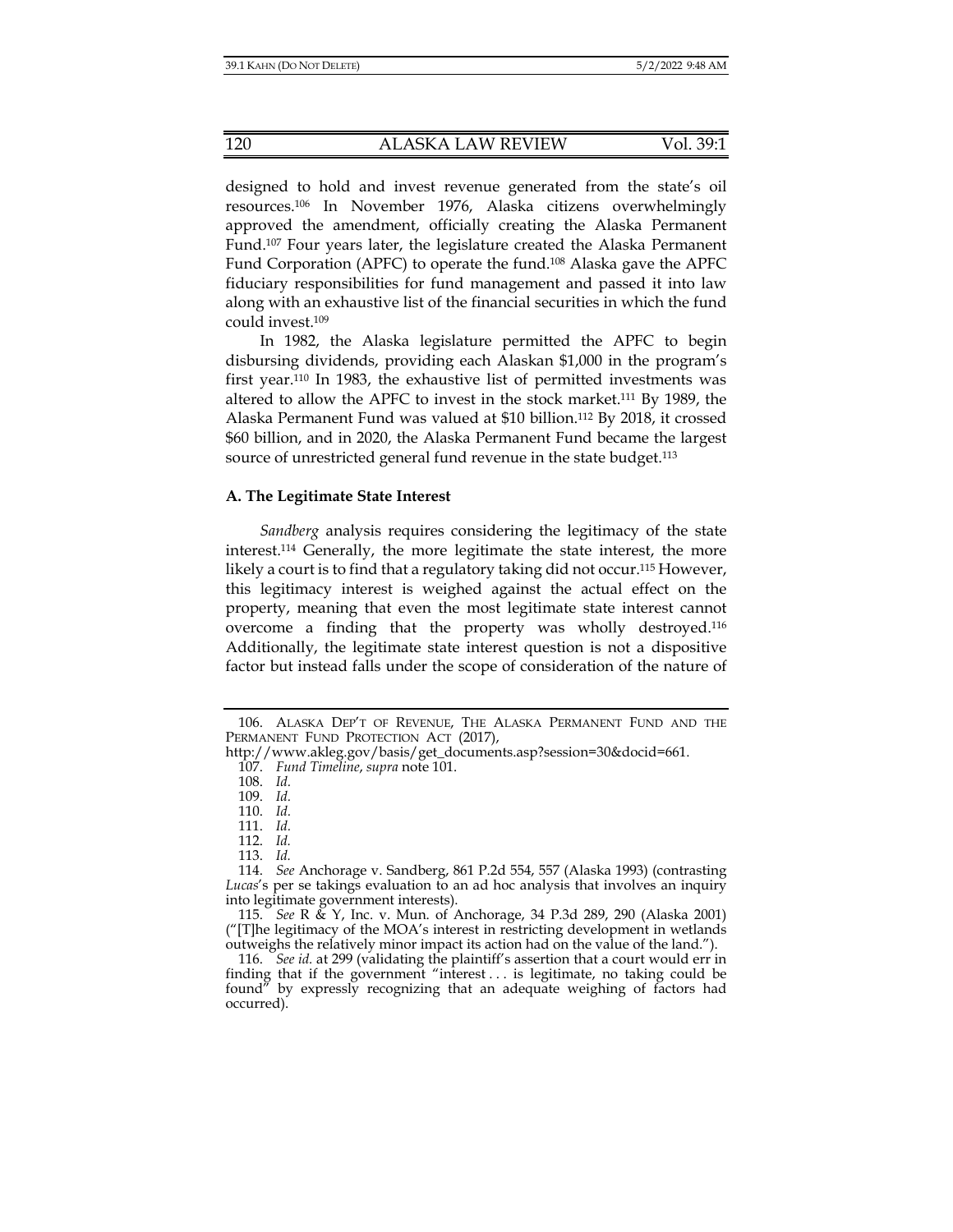the government action.117 The U.S. Supreme Court has interpreted legitimate government interest generously, giving credence to a "broad range of governmental purposes and regulations."118 Alaska courts have followed suit, broadly interpreting what constitutes a legitimate state interest.119

For a potential plaintiff, the legitimacy of Alaska's investment in oil would be difficult to contest. The state statutory code explicitly proclaims that "the people of Alaska have an interest in the development of the state's oil and gas resources."120 The code then provides reasons for the legitimacy of oil development, noting that "it is in the best interests of the state . . . to encourage an assessment of its oil and gas resources.<sup>"121</sup> Beyond the statutory language, given the court's willingness to broadly interpret legitimate interests, the fact that the state's budget relies so heavily on the Alaska Permanent Fund, and thus the oil extraction industry, likely would independently establish such an interest.122

While appearing to present a barrier, the legitimate government interest must still be weighed against the other factors, along with the actual resulting harm.123 Because the Alaska Native villages are becoming uninhabitable, so long as state action can be tied to the damage, the legitimacy of the government interest is unlikely to destroy an inverse condemnation takings claim.124

 <sup>117.</sup> Hageland Aviation Servs., Inc. v. Harms, 210 P.3d 444, 449–50 (Alaska 2009).

 <sup>118.</sup> Nollan v. Cal. Coastal Comm'n, 483 U.S. 825, 835 (1987).

 <sup>119.</sup> *See, e.g.*, Holding v. Mun. of Anchorage, 63 P.3d 248, 251 (Alaska 2003) (finding that the government had a legitimate interest in regulating adult-oriented businesses).

 <sup>120.</sup> ALASKA STAT. § 38.05.180(a)(1) (2021).

 <sup>121.</sup> *Id.* § (a)(2).

 <sup>122.</sup> *Fund Timeline*, *supra* note 101.

 <sup>123.</sup> *See, e.g.*, Waiste v. State, 10 P.3d 1141, 1150 n.44 (Alaska 2000) (discussing how in *United States v. James Daniel Good Real Prop.*, 510 U.S. 43, 57–59 (1993), government action in furtherance of a legitimate interest was done in a way that resulted in a taking); Vanek v. State, 193 P.3d 283, 293 n.64 (Alaska 2008) (citing *Lingle v. Chevron U.S.A. Inc.*, 544 U.S. 528, 540–43 (2005) saying the "formula inquiring whether government regulation 'substantially advances' a legitimate state interest is a due process inquiry and not an appropriate test for determining whether a taking has occurred");  $R \& Y$ , Inc. v. Mun. of Anchorage, 34 P.3d 289, 290 (Alaska 2001) ("[T]he legitimacy of the MOA's interest in restricting development in wetlands outweighs the relatively minor impact its action had on the value of the land.").

 <sup>124.</sup> This legal claim does not threaten Alaska's dividend nor its legitimacy, it merely notes the connection between Alaska's dividend and its private oil extraction industry to advocate for compensation resulting from the destruction of Alaska Native property.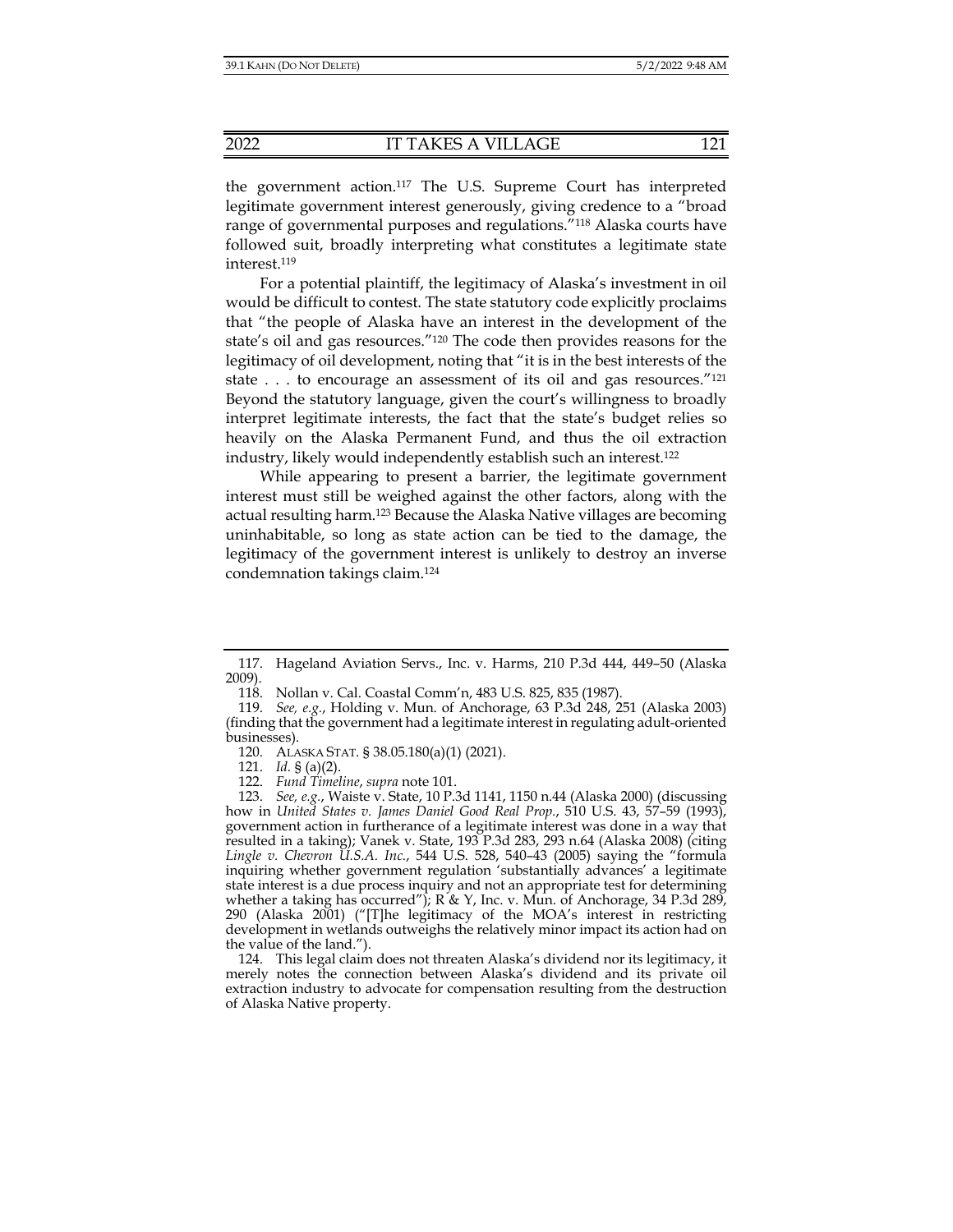### **B. The Case for a State Government Action**

A potential plaintiff introducing an inverse condemnation claim could present Alaska's leasing of state land for oil and gas drilling as a state government action. While government action in regulatory takings typically derives from a specific regulation, no such regulation is necessary to succeed under a *Sandberg* analysis, especially when the result is not a physical taking of land but the destruction of it.125 In an inverse condemnation lawsuit against Alaska, potential plaintiffs could present their cases by either (1) claiming that the state oil leases themselves constitute direct, legitimate government actions, thereby coupling the state with the burning of fossil fuels, or (2) claiming that the state government's actions were both direct and indirect: not only did the leasing of oil yoke the state to the industry, the state also supported the oil extraction industry's growth and development for the primary purpose of extracting oil to be burned.

Both approaches require concluding that oil extraction was mainly for the purposes of burning. When the oil extraction industry in Alaska was finding its footing in the 1970s,<sup>126</sup> the vast majority of crude oil was refined for the purposes of transportation and industry.127 At the time, in the United States, a significant amount of petroleum was burned for use in electricity generation.128 Most of the oil used in transportation, electricity generation, and industry is derived from gasoline, distillate fuel oil, and jet fuel.<sup>129</sup> The same was still true in 2017, when the average

 <sup>125.</sup> *See* Anchorage v. Sandberg, 861 P.2d 554, 558 (Alaska 1993), *overruled on other grounds by* Lingle v. Chevron U.S.A. Inc., 544 U.S. 528, 540–42 (2005) ("Government actions become 'takings' under principles of inverse condemnation when a private land owner is forced to bear an unreasonable burden as a result of the government's exercise of power in the public interest.").

 <sup>126.</sup> *See Alaska Pipeline Chronology*, *supra* note 98 (describing the start to Alaska's oil development mainly following the discovery of the Prudhoe Bay oil reserve in the late 1960s and the construction of the pipeline in the 1970s).

 <sup>127.</sup> *See Oil Total Final Consumption by Sector, 1971–2018*, INT'L ENERGY AGENCY (Sept. 4, 2020), https://www.iea.org/data-and-statistics/charts/oil-total-finalconsumption-by-sector-1971-2018 (reporting that most of the use of oil in the 1970s was taken up by a combination of "Road," "Aviation," "Rail," "Navigation," and "Industry").

 <sup>128.</sup> *See* MICHAEL RATNER & CAROL GLOVER, CONG. RSCH. SERV., R40187, U.S. ENERGY: OVERVIEW AND KEY STATISTICS 7–8 (2014) (stating that, in 1970, residential and commercial energy accounted for fifteen percent of petroleum use). Those numbers have since decreased. See id. (stating that the percentage of residential and commercial energy generated from petroleum decreased to five percent by 2005).

<sup>129.</sup> U.S. ENERGY INFO. ADMIN., OIL AND PETROLEUM PRODUCTS EXPLAINED: USE OF OIL (May 10, 2021), https://www.eia.gov/energyexplained/oil-andpetroleum-products/use-of-oil.php. Distillate fuel oil is used to make diesel fuel. *Id.*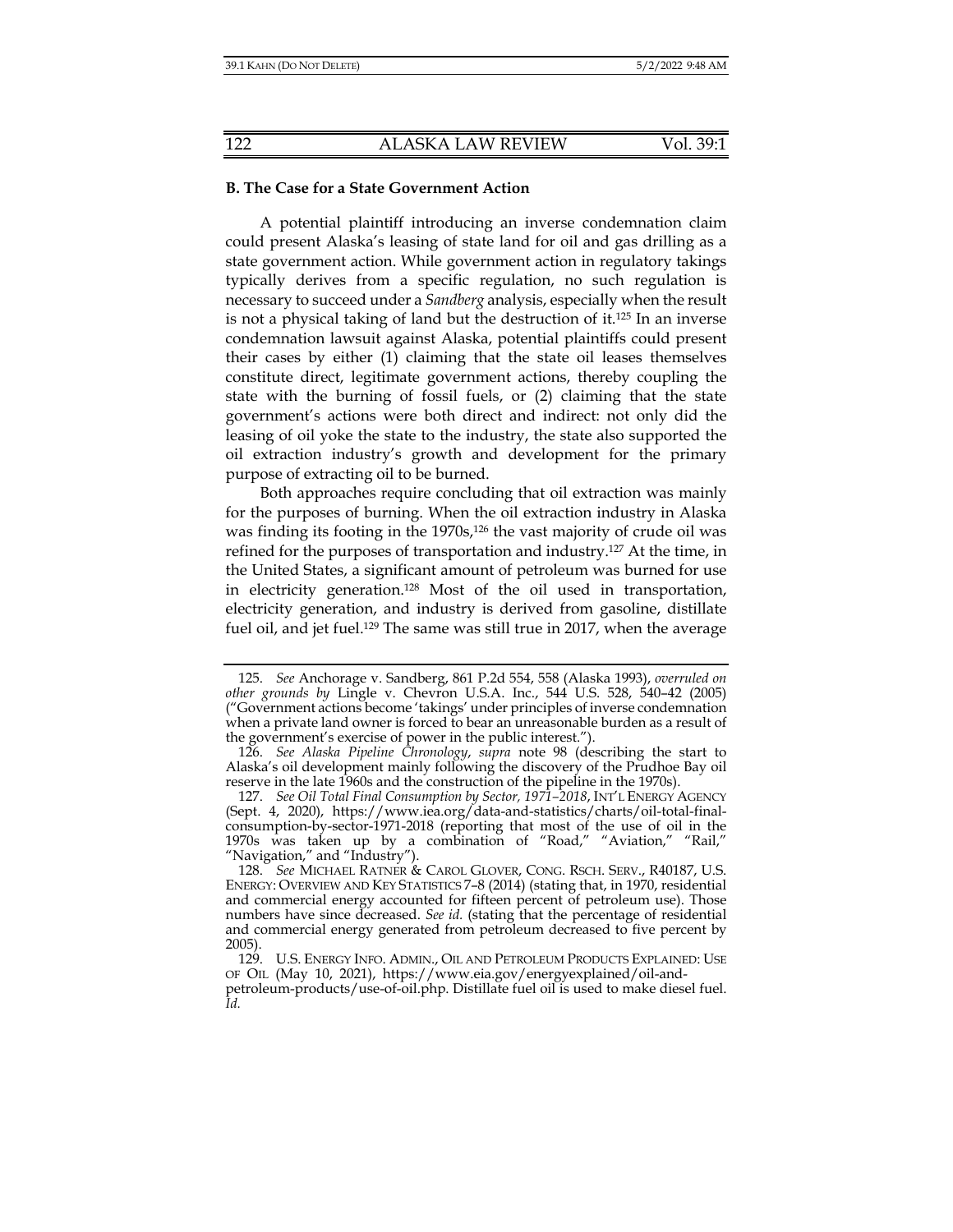barrel of crude oil "would break down to about twenty gallons of gasoline, two gallons of hydrocarbon gas liquids, one gallon of heavy fuel oil, four gallons of jet fuel, eleven gallons of ultra-low sulfur distillate, six gallons of other products, and less than one gallon of other distillates (heating oil)."130 These oil products—when used to generate energy in vehicles, manufacturing plants, and homes—are all burned.131

## *1. Approaching Government Action Directly*

The direct approach is relatively simple: Alaska maintains leases with dozens of oil companies for continued extraction.<sup>132</sup> In total, Alaska currently leases more than two million land acres and more than 960,000 offshore acres of state property.133 According to state government records, Alaska has signed more than 12,500 oil and gas leases for extraction purposes since 1959.134 Those leases generally grant the lessees a real property interest in the leased area.135 This transfer of property interest constitutes a tangible, direct action that the Alaska government has taken extensively and consistently since it was first formed.136 Alaska sold these leases for the primary purpose of drilling for oil (and natural gas)—fossil fuels that directly contribute to the increase of global temperatures and the melting of the permafrost.137

 <sup>130.</sup> Isaac S. Simonelli, *Where Does All That Oil Go?*, ALASKA BUS., Oct. 2, 2018, at 8, https://www.akbizmag.com/industry/oil-gas/where-does-all-that-oilgo/.

 <sup>131.</sup> *See Petroleum*, NAT'L GEOGRAPHIC RES. LIBR.,

https://www.nationalgeographic.org/encyclopedia/petroleum/ (last visited Oct. 31, 2021) (describing how products like gasoline are burned to produce energy). Separate arguments can also be made that the extraction, transportation, and processing of the oil constitute significant additional contributions to the melting of the permafrost, but in the interest of clarity and concision, this Note only discusses burning.

 <sup>132.</sup> *See generally*, ALASKA DIV. OF OIL & GAS, ACREAGE BY LESSEE – SUMMARY (2021) (Jan. 4, 2022), at 1–3,

https://dog.dnr.alaska.gov/Documents/Leasing/PeriodicReports/Lease\_Acre ageByLesseeSummary.pdf (listing the fifty-five people and entities Alaska currently leases land to for purposes of oil extraction).

 <sup>133.</sup> *Id.* 

 <sup>134.</sup> *See* ALASKA DIV. OF OIL & GAS, LEASE STATUS (2021) (Jan. 4, 2022), https://dog.dnr.alaska.gov/Documents/Leasing/PeriodicReports/Lease\_Lease Status.pdf [hereinafter ALASKA LEASE STATUS] (listing 12,514 records of "Oil & Gas Comp" leases, the earliest Dec. 10, 1959 and the latest June 9, 2021).

 <sup>135.</sup> Frederick J. Odsen, *Complex Oil Laws Significant to Individual Investors*, ALASKA J. COM. (Mar. 9, 2003, 8:00 PM),

https://www.alaskajournal.com/community/2003-03-10/complex-oil-gaslaws-significant-individual-investors.

 <sup>136.</sup> ALASKA LEASE STATUS, *supra* note 134.

 <sup>137.</sup> *See infra* Part V.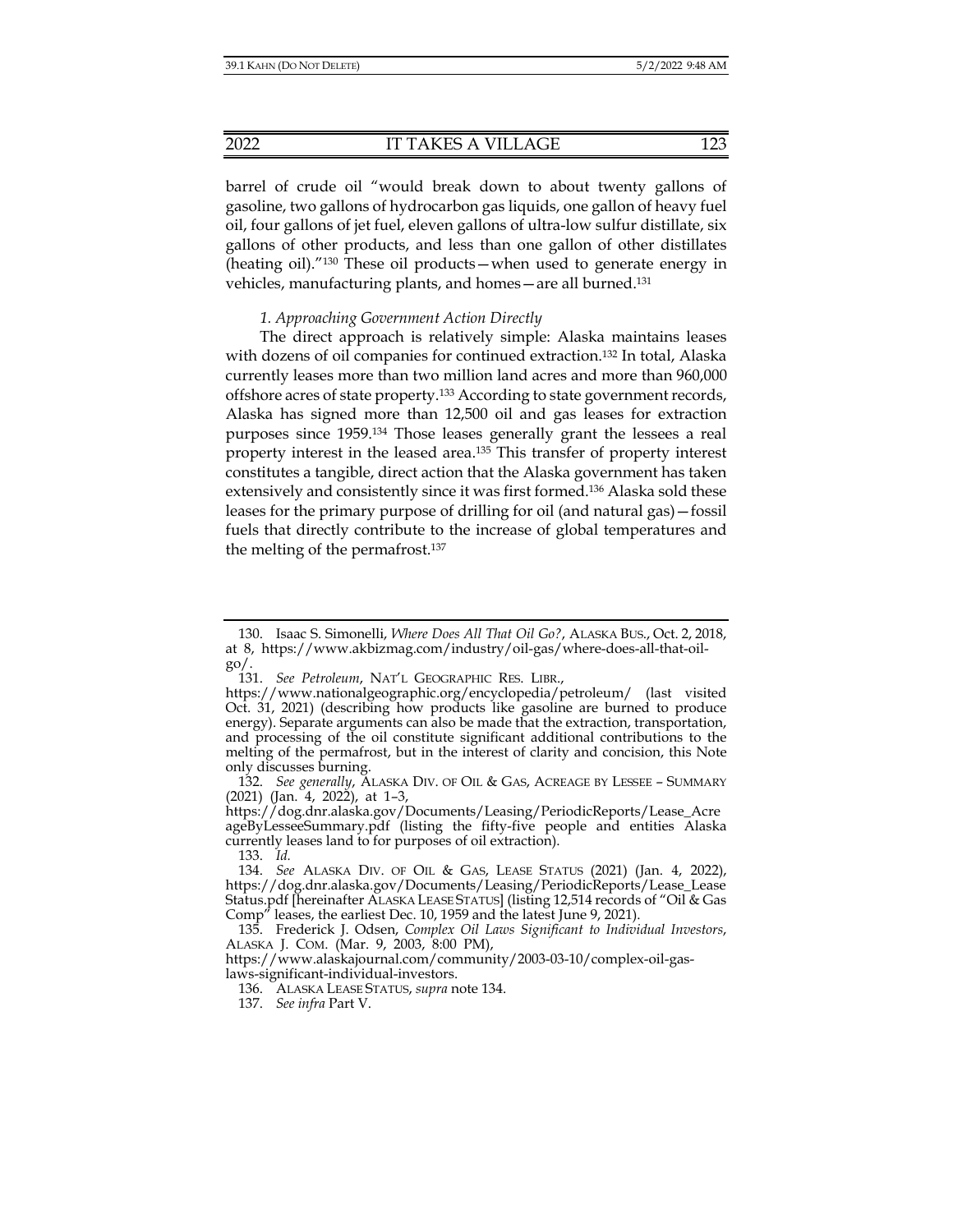## *2. Approaching Government Action as a Direct/Indirect Hybrid*

The hybrid approach also requires evaluating these leases, but only as one component, albeit a central one, of Alaska's total government action. Through this lens, the leases are part of a broader transaction in which the State of Alaska has promoted the construction of major private oil infrastructure and permanently coupled the state's revenue stream with its oil extraction and transportation industries. Alaska's leases on the North Slope from 1964 to the early 1970s proved to be extremely lucrative following the discovery of the Prudhoe Bay oil reserve.138 Northern Alaska was so remote it was difficult to move the product once it had been drilled, but the Prudhoe Bay investments were evidently not for the purposes of keeping the oil solely within state borders.139 In 1970, Alaska had an estimated three hundred thousand residents,140 and based on the average pace of oil consumption in the U.S., it would have taken well over one thousand years for Alaska alone to use the estimated ten billion barrels of oil in the Prudhoe Bay reserve.<sup>141</sup> It was therefore inevitable that those drilling oil in Alaska intended for it to be transported out of the state.142

After years of planning, the region's largest oil leaseholders formed the Alyeska Pipeline Service Company to prepare for the construction of

 <sup>138.</sup> ALASKA J. COM., AN ALASKA OIL PATCH TIMELINE (2007),

https://www.alaskajournal.com/community/2007-06-24/alaska-oil-patchtimeline.

 <sup>139.</sup> *See* Henry Myers, *Federal Decisionmaking and the Trans-Alaska Pipeline*, 4 ECOLOGY L. Q., 915, 915 (1975) (discussing the immediate need for long-range transport solutions of North Slope-drilled oil).

 <sup>140.</sup> U.S. CENSUS BUREAU, HISTORICAL POPULATION CHANGE DATA (1910–2020) (Apr. 26, 2021), https://www.census.gov/data/tables/timeseries/dec/popchange-data-text.html.

 <sup>141.</sup> *See Alaska Pipeline Chronology*, *supra* note 98. Assuming the per capita average oil consumption for the country, each Alaska resident used somewhere around 23.6 barrels of oil that year and the state used an estimated 7,080,000 barrels. In 1970, the U.S. per capita oil consumption was estimated at 40,174 kWh. *Statistical Review of World Energy – All Data, 1965–2020*, BRIT. PETROLEUM, https://www.bp.com/content/dam/bp/business-

sites/en/global/corporate/xlsx/energy-economics/statistical-review/bp-statsreview-2021-all-data.xlsx (last visited Oct. 31, 2021). Each barrel of oil is equivalent to about 1,700 kWh of energy. Adam Hayes, *Barrel of Oil Equivalent (BOE)*, INVESTOPEDIA (May 20, 2021),

https://www.investopedia.com/terms/b/barrelofoilequivalent.asp. In 1970, each Alaska resident therefore used about 23.6 barrels of oil. This very rough calculation—which does not account for potential discrepancies in Alaska's per capita oil consumption compared to that of other states—results in an estimate of 1,412 years.

 <sup>142.</sup> *See Alaska Pipeline Chronology*, *supra* note 98 (describing the almostimmediate planning by Atlantic Richfield, Humble Oil, and British Petroleum Oil to develop a Trans-Alaska Pipeline System to ease the transport of oil out of the state).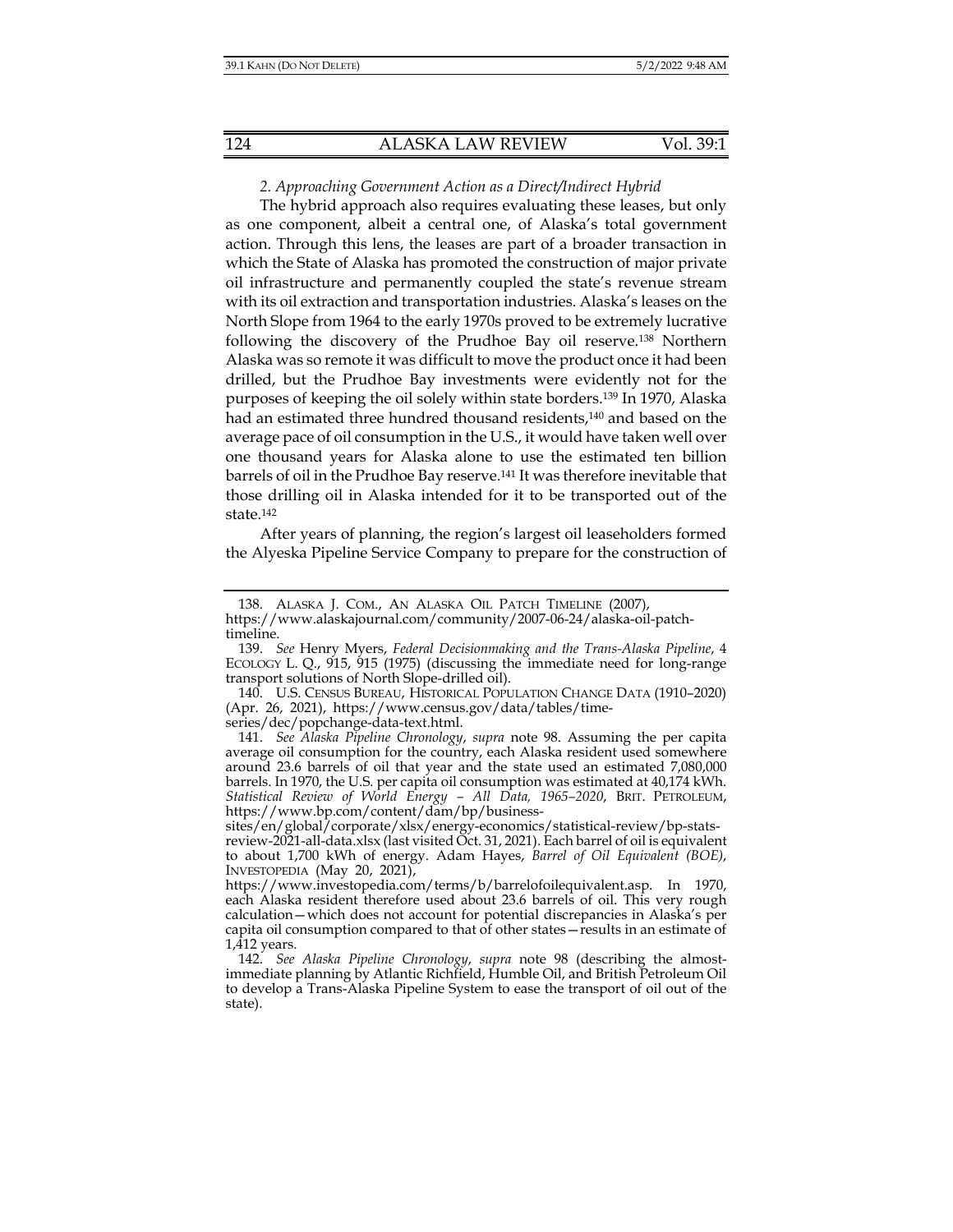a pipeline north to south across the state from Prudhoe Bay to Valdez.143 While the project itself was privately funded and mostly concerned U.S. government permitting,144 the State of Alaska participated with right-ofway and special land permits.145 Alaska was also aligned with propipeline interests in pipeline-related lawsuits prior to its construction.146 Once the pipeline was completed in  $1977<sub>147</sub>$  its oil output increased every year until 1988, reaching a maximum of more than two million barrels per day.148

Even if the Alaska government did not construct or fund the pipeline directly, its leases in the North Slope and continued presence in the process of pipeline construction demonstrate indirect involvement in the eventual dissemination of Alaska's oil across the country149 and, eventually, the world.150

Moreover, by marrying its interests to those of the oil extraction industry through the Alaska Permanent Fund, a potential plaintiff could argue that the state has taken indirect actions that have led to the destruction of Alaska Native villages. The plaintiff could argue that Alaska's intentional actions have made it so that the state cannot decouple itself from its oil, offering companies and investors assurance that it will continue to prop up the industry indefinitely. The invested money from leases now constitutes the largest contributor to Alaska's yearly budget,

 <sup>143.</sup> *Id.* As early as 1970, there was major concern regarding the potential for such a pipeline to itself melt Alaska's permafrost. ARTHUR H. LACHENBRUCH, U.S. DEP'T. OF THE INTERIOR, GEOLOGICAL SURV., SOME ESTIMATES OF THE THERMAL EFFECTS OF A HEATED PIPELINE IN PERMAFROST (1970). These concerns do not remotely compare with the effect on permafrost the product within the pipeline has had and will continue to have. *See* discussion *infra* Part V.

 <sup>144.</sup> *Alaska Pipeline Chronology*, *supra* note 98.

 <sup>145.</sup> Wilderness Soc'y. v. Morton, 479 F.2d 842, 848 (D.C. Cir. 1973).

 <sup>146.</sup> *Id.* 

 <sup>147.</sup> *Alaska Pipeline Chronology*, *supra* note 98.

 <sup>148.</sup> *TAPS Throughput Barrels per Day*, ALASKA DEP'T. OF NAT. RES. DIV. OF OIL & GAS, https://dog.dnr.alaska.gov/information/data (scroll down to "Alaska's Oil / Gas Production" and click it; then scroll down to the second chart labelled "TAPS Throughput Barrels per Day") (last visited Nov. 1, 2021).

 <sup>149.</sup> *See* U.S. ENERGY INFO. ADMIN., ALASKA PROFILE ANALYSIS (Jan. 21, 2021), https://www.eia.gov/state/analysis.php?sid=AK (noting that most of Alaska's crude oil gets shipped to Washington or California for refining).

 <sup>150.</sup> *See, e.g.*, Robert Tuttle, *Alaska Oil Exports Soar as China Picks Up Slack from West Coast*, BLOOMBERG (Dec. 3, 2020, 6:00 AM),

https://www.bloomberg.com/news/articles/2020-12-03/alaska-oil-exports-

soar-as-china-picks-up-slack-from-west-coast (Alaska starting exports to China); Michael Muskal, *Alaska Oil, Exported for First Time in a Decade, Heads to South Korea*, L.A. TIMES (Sept. 30, 2014, 1:03 PM),

https://www.latimes.com/nation/nationnow/la-na-alaska-oil-export-southkorea-20140930-story.html (Alaska starting exports to South Korea).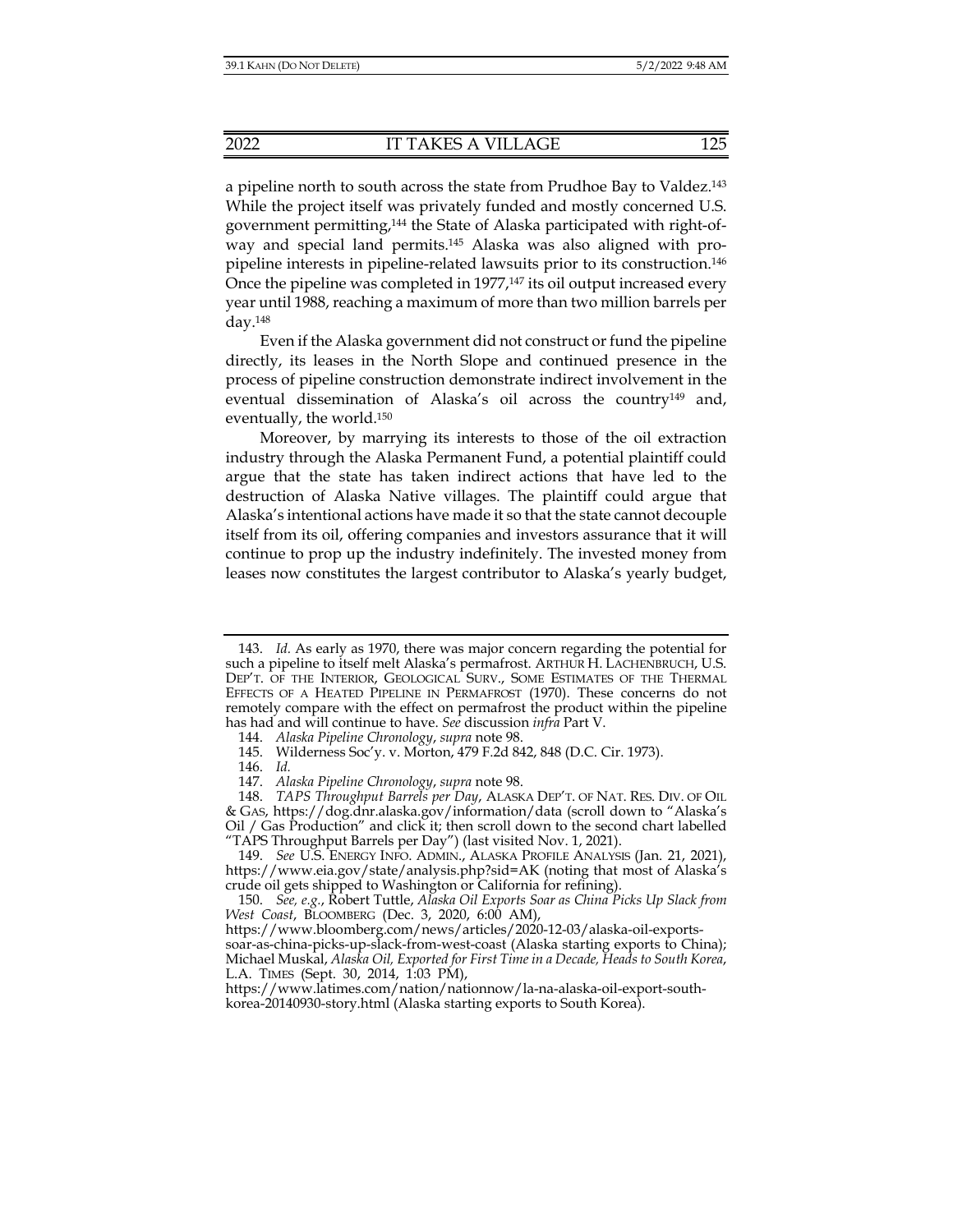demonstrating the state's complete reliance on the extraction of oil.<sup>151</sup> The creation of the Alaska Permanent Fund tied Alaska to the fate of the fossil fuels being removed from under its soil.<sup>152</sup> Even in its name, the state declared that the Alaska Permanent Fund would be perpetual.

Coupled with the arguments about Alaska's initial support of extraction, a potential plaintiff could craft a narrative that the state entered the oil business through its leases, supported the business's growth by encouraging the construction of a pipeline, and then anchored itself to the oil extraction industry through the Alaska Permanent Fund. Even if the oil companies themselves were shipping, refining, and selling oil and their customers were then burning it, Alaska's role in the process was significant and could therefore be considered government action for purposes of a *Sandberg* takings inquiry.

## **V. TYING GOVERNMENT ACTIONS TO MELTING PERMAFROST**

Potential inverse condemnation takings claims under *Sandberg* would need to connect Alaska's actions to the actual harmful results. This can be a difficult task, even in cases where there are plainly written, easily connectable regulations. Drawing links between slightly less-tangible government actions and their results will prove challenging.153 To be successful, a potential plaintiff must first connect climate change to permafrost melt, then explain the anthropogenic (human-created) cause of that climate change, and finally argue that Alaska's direct or hybrid actions are substantial contributors to that anthropogenic climate change.

## **A. Climate Change is Causing Alaska's Permafrost to Melt**

Alaska is facing major climate change as a result of human activity. Global warming in particular has been the biggest culprit: winters from 2014 to 2018 in much of the state were more than 5 °F warmer than the state average from 1981 to 2014.154 In Western Alaska, the average year-

 <sup>151.</sup> *See Fund Timeline*, *supra* note 101 ("2020 | The Fund is a significant contribution within the State's overall fiscal summary and becomes Alaska's #1 source of unrestricted general fund revenues for the State's budget given the decline in oil prices.").

 <sup>152.</sup> *Id.* 

 <sup>153.</sup> *See infra* Part VII.

 <sup>154.</sup> Rick Thoman & John E. Walsh, *Alaska's Changing Environment: Documenting Alaska's Physical and Biological Changes Through Observations*, INT'L ARCTIC RSCH. CTR., UNIV. OF ALASKA FAIRBANKS 5 (2019). In December 2021, Kodiak measured temperatures as high as 67 °F, more than 20 °F hotter than any previous December record. Matthew Cappucci & Emily Schwing, *Alaska Hits 67 Degrees, Setting New December Record*, WASH. POST, (Dec. 28, 2021, 4:17 PM), https://www.washingtonpost.com/weather/2021/12/28/alaska-record-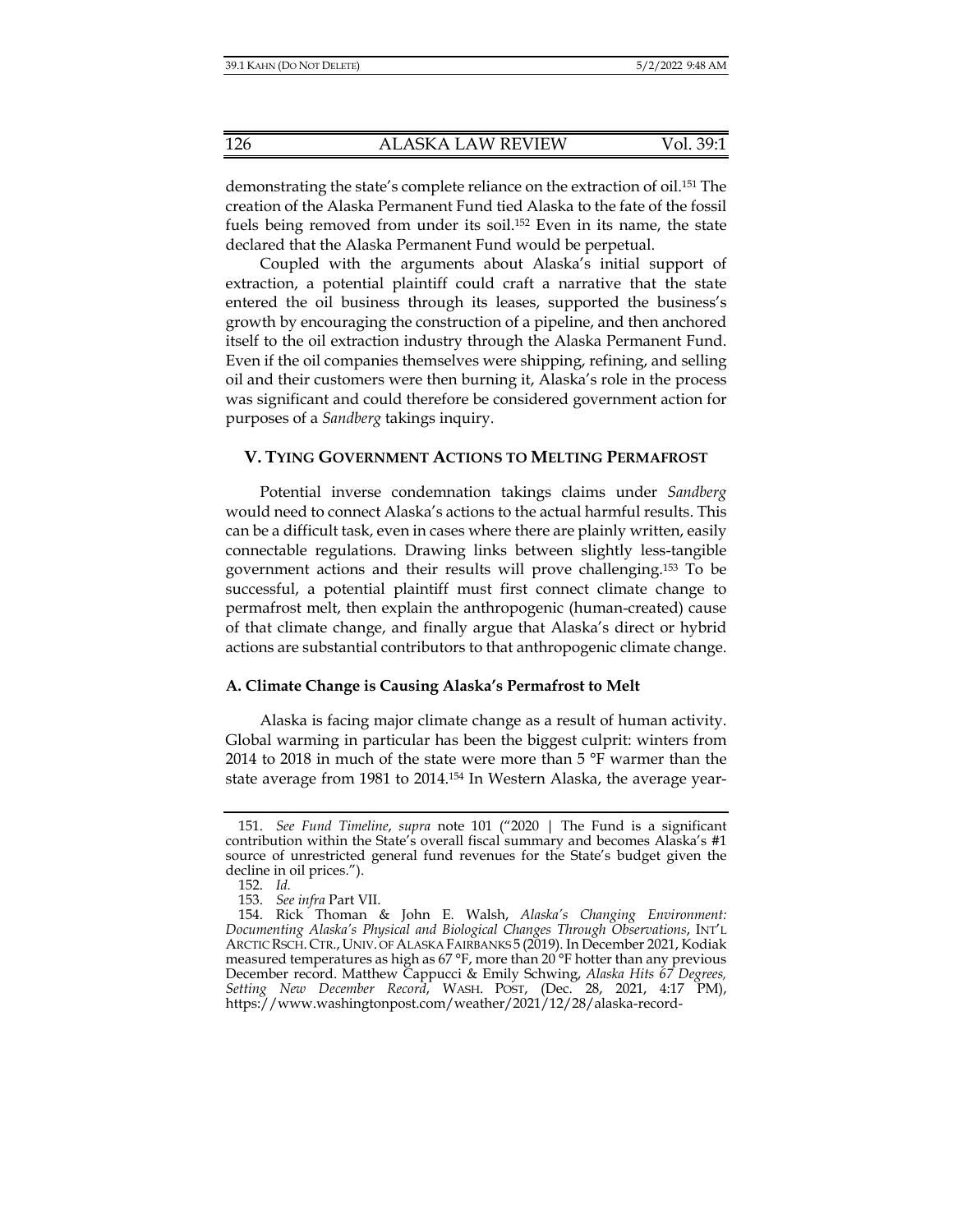round temperature from 1969 to 2018 increased 4.3 °F.155 Alaska's permafrost is following the same pattern of warming: since the 1980s, the average temperatures of the state's permafrost have risen in every measured location,<sup>156</sup> and in some by as much as  $4 \text{ }^{\circ}F$ ,<sup>157</sup> High belowground temperatures have resulted in more seasonal thaw depth, reaching as much as thirty-three inches in some places in 2018.158 By comparison, less than a decade earlier that melt averaged twenty to twenty-four inches.159

Although the present state of permafrost melt is serious, future global temperature warming presents an even dimmer picture. If global air temperatures rise 5.4 °F, estimates suggest thirty-five to eighty percent of all arctic top permafrost layers could be lost.160 In the coming decades, this is especially alarming. Alaska's air temperatures are expected to rise between 3.5 °F and 7 °F by 2050.161 If emissions are not substantially reduced, Alaska could become 13 °F warmer by the end of the century.162 Even the most optimistic projections, which account for a dramatic reduction in emissions, expect at least 5 °F of warming by 2100.163

However, global warming is not the only cause of permafrost melt; another effect of climate change, increased rainfall, is also a major contributor.164 Summer rainfall has not been consistent in recent years in Alaska: while 2014 and 2016 were some of the wettest summers recorded,

Terrestrial-Permafrost.

159. *Id.* 

 160. *See* Alina Bykova, *Permafrost Thaw in a Warming World: The Arctic Institute's Permafrost Series Fall–Winter 2020*, THE ARCTIC INST. (Oct. 1, 2020), https://www.thearcticinstitute.org/permafrost-thaw-warming-world-arctic-

162. *Id.* 

163. *Id.* 

temperatures-climate/.

 <sup>155.</sup> Thoman & Walsh, *supra* note 154, at 5.

 <sup>156.</sup> Vladimir E. Romanovsky et al., *Arctic Report Card: Update for 2017: Terrestrial Permafrost*, NAT'L OCEANIC & ATMOSPHERIC ADMIN. (Nov. 28, 2017), https://www.arctic.noaa.gov/Report-Card/Report-Card-2017/ArtMID/7798/ArticleID/694/

 <sup>157.</sup> Michaeleen Doucleff, *Is There a Ticking Time Bomb Under the Arctic?*, NAT'L PUB. RADIO (Jan. 24, 2018, 4:37 AM),

https://www.npr.org/sections/goatsandsoda/2018/01/24/575220206/isthere-a-ticking-time-bomb-under-the-arctic.

 <sup>158.</sup> Thoman & Walsh, *supra* note 154, at 11.

institute-permafrost-series-fall-winter-2020/ (mentioning a three-degree Celsius increase—equivalent to a 5.4 °F increase—resulting in a thirty to eighty-five percent loss of top permafrost layers).

 <sup>161.</sup> GLOBAL CLIMATE CHANGE IMPACTS IN THE UNITED STATES 139 (Thomas R. Karl et al. eds., 2009).

 <sup>164.</sup> Thomas A. Douglas et al., *Increased Rainfall Stimulates Permafrost Thaw Across a Variety of Interior Alaskan Boreal Ecosystems*, 3 NATURE PARTNER JS. CLIMATE & ATMOSPHERIC SCI., no. 28, 1, 1 (2020),

https://www.nature.com/articles/s41612-020-0130-4.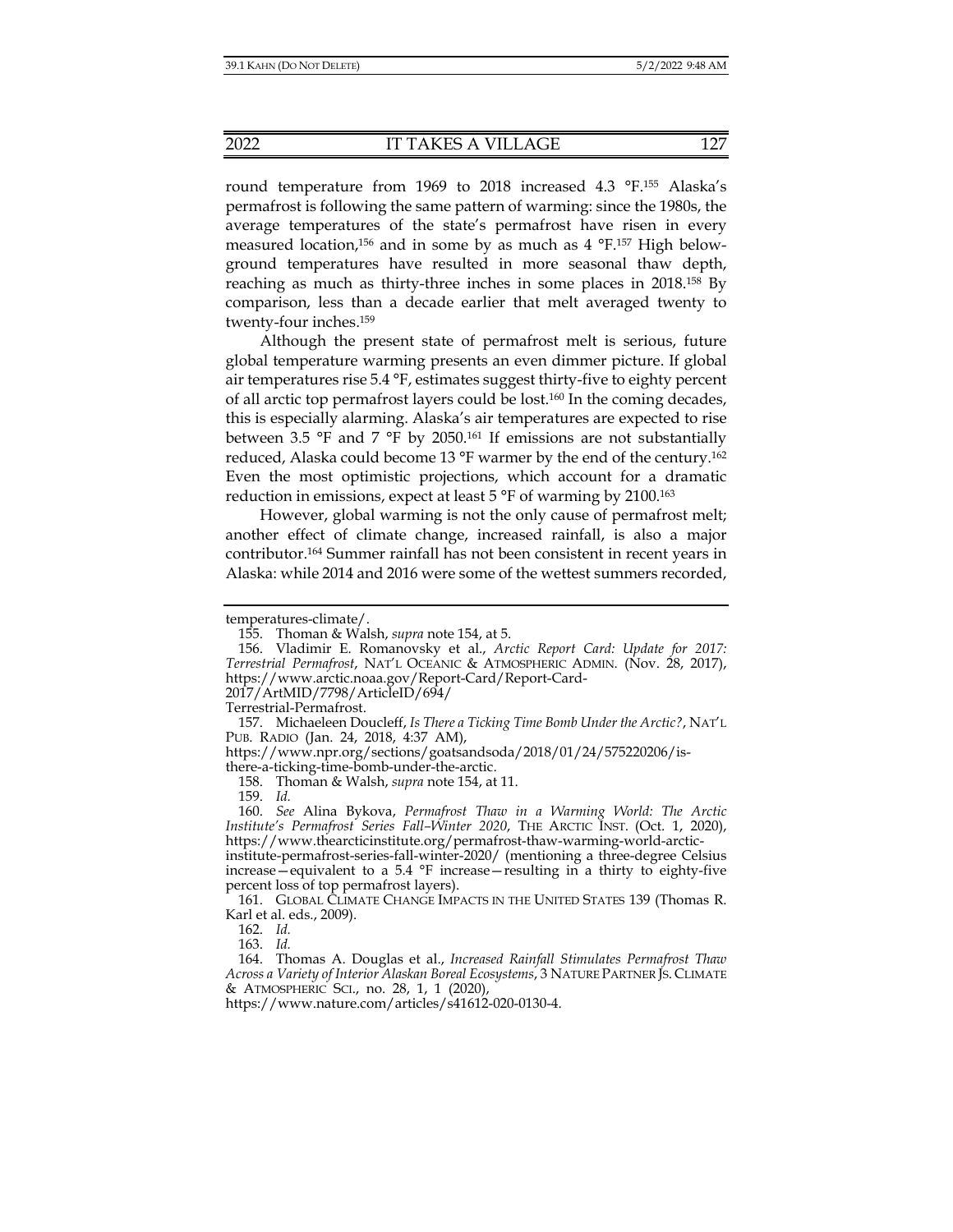2013, 2015, and 2017 were between average and dry.165 However, permafrost thaw increased during wet summers, especially during major precipitation events.166 After those high-precipitation summers—most notably 2014, the wettest year ever recorded in Alaska—the permafrost did not recover to its pre-wet summer levels, even in subsequent drier years.167

Even more alarmingly, permafrost melt has created a feedback loop that may be too late to reverse. Global permafrost is estimated to hold about twice the amount of carbon currently in the atmosphere, mostly in the form of tens of thousands of years of undecomposed organic matter.168 As permafrost melts, this organic matter becomes exposed to decomposition, which then releases carbon into the atmosphere.169 The release of carbon warms the atmosphere further, causing greater permafrost melt, which releases even more carbon.170 Not only has this process already begun, but some predict that the "point of no return" has already been reached: permafrost will continue to melt even if all humanrelated carbon release ceases immediately.<sup>171</sup> This does not hinder an argument reliant on the connection being drawn between people and climate change because the massive carbon reserves held by permafrost have yet to be released, and any damage they may cause in the future has yet to be realized.172

## **B. Anthropogenic Actions as the Cause of Climate Change**

One clear consensus has been reached within the scientific community: climate change is caused primarily by human activity.173

169. *Id.* 

 <sup>165.</sup> *Id.* at 2.

 <sup>166.</sup> *Id.* 

 <sup>167.</sup> *Id.* at 3–4.

 <sup>168.</sup> Susan M. Natali et al., *Permafrost Carbon Feedbacks Threaten Global Climate Goals*, 118 PNAS, no. 21, 1, 1 (2021),

https://www.pnas.org/content/pnas/118/21/e2100163118.full.pdf.

 <sup>170.</sup> *Id.* 

 <sup>171.</sup> Jorgen Randers & Ulrich Goluke, *An Earth System Model Shows Self-Sustained Thawing of Permafrost Even If All Man-Made GHG Emissions Stop in 2020*, 10 SCI. REPS., no. 18456, 1, 8 (2020), https://www.nature.com/articles/s41598- 020-75481-z.

 <sup>172.</sup> *See id.* at 7–8 (discussing how permafrost-captured carbon being released is something that can be addressed now, but its effects will be felt in the  $n$  centuries ahead").

 <sup>173.</sup> *See Scientific Consensus: Earth's Climate Is Warming*, NAT'L AERONAUTICS & SPACE ADMIN. GLOBAL CLIMATE CHANGE, https://climate.nasa.gov/scientificconsensus/ (last visited Nov. 1, 2021) (citing reports from major U.S. scientific societies, science academies, U.S. government agencies, and the Intergovernmental Panel on Climate Change all recognizing that humans are the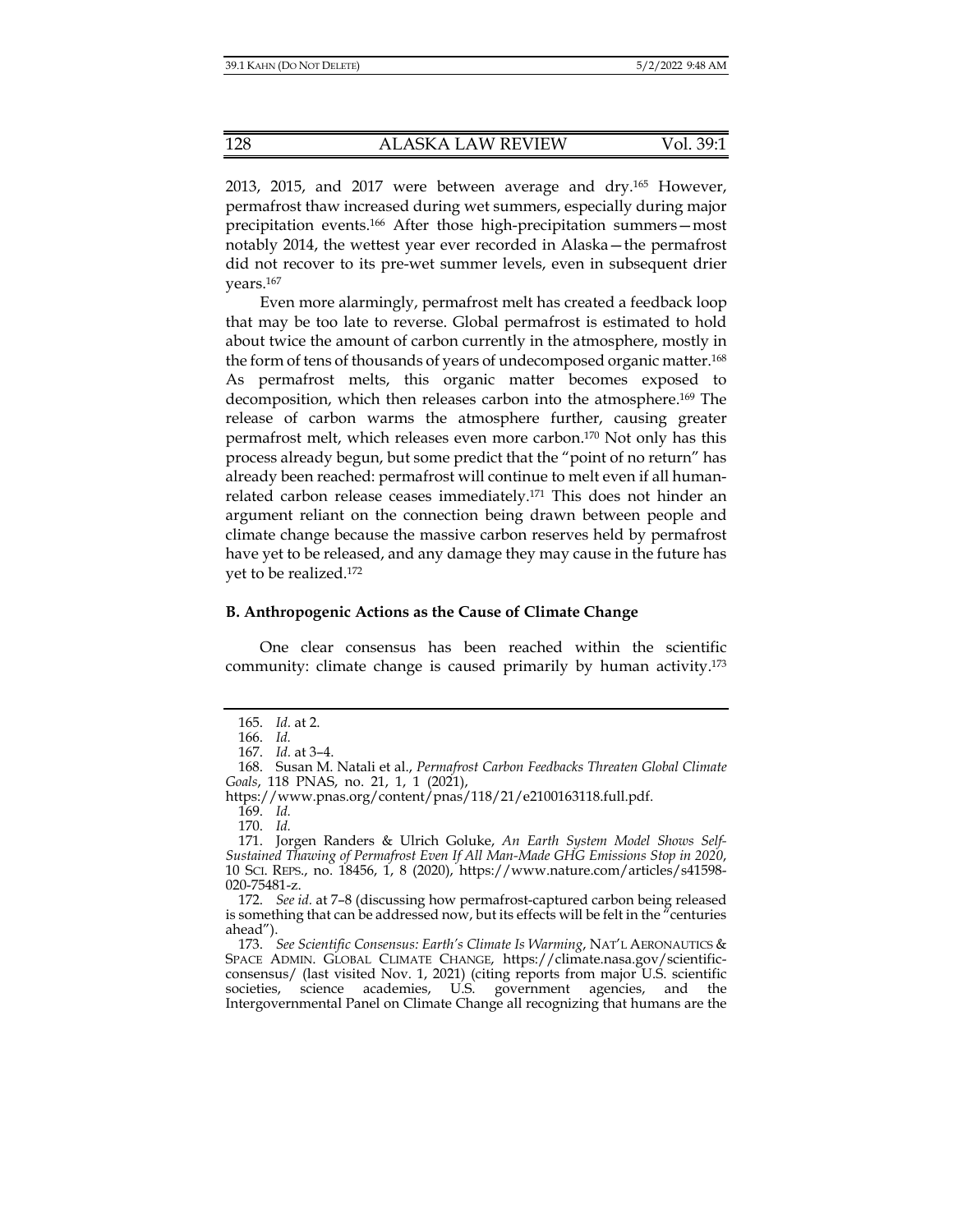Both federal<sup>174</sup> and Alaska<sup>175</sup> courts recognize this fact. There is no further inquiry needed into the merits of an argument that climate change is anthropogenic.

## **C. Alaska's Government Action as a Tangible Contributor to Anthropogenic Climate Change**

For potential inverse condemnation takings claims, the causal chain must then conclude with the proposition that Alaska's actions have contributed to the climate change causing the permafrost melt. Under both the direct and hybrid approaches, the government action involved relates to the extraction of oil. Although the hybrid approach also introduces harder-to-quantify factors like long-term reliance interests and state support of private investment, these factors nonetheless are wholly reliant on the burning of Alaska's oil being the cause of Alaska's permafrost melt.

Between 1988 and 2020, extraction from land leased by the State of Alaska produced over 12.7 billion barrels of oil.176 Additionally, between 1973 and 1988, the state extracted an estimated 6.5 billion barrels.177 In total, since the early 1970s, state leases have produced roughly 19.2 billion barrels of oil. No available data exist that indicate what percentage of that oil has gone into production for gasoline, diesel fuel, jet fuel, or other purposes.178 However, most of it is being and has been burned for transportation purposes, much like national averages.179

primary cause of climate change).

 <sup>174.</sup> *See, e.g.*, Massachusetts v. EPA, 549 U.S. 497, 523 (2007) (noting that the "EPA does not dispute the existence of a causal connection between manmade greenhouse gas emissions and global warming"); Ctr. for Biological Diversity v. Nat'l Highway Traffic Safety Admin., 538 F.3d 1172, 1214 (9th Cir. 2008) (noting that the "NHTSA does not dispute that . . . 'fuel economy improvements could have a significant impact on the rate of CO2 accumulation in the atmosphere,' which would affect climate change").

 <sup>175.</sup> *See* Kanuk v. State, Dep't of Nat. Res., 335 P.3d 1088, 1097 (Alaska 2014) ("[T]he science of anthropogenic climate change is compelling  $\dots$ ")

 <sup>176.</sup> *See Annual Gross Oil Production from State Lands*, ALASKA DEP'T OF NAT. RES. DIV. OF OIL & GAS, https://dog.dnr.alaska.gov/information/data (scroll down to "Alaska's Oil / Gas Production" and click it; it is the first chart labelled "Annual Gross Oil Production from State Lands") (last visited Jan. 17, 2022) (adding together annual output from 1988 to 2020).

 <sup>177.</sup> *See* U.S. ENERGY INFO. ADMIN., ALASKA FIELD PRODUCTION OF CRUDE OIL (2021),

https://www.eia.gov/dnav/pet/hist/LeafHandler.ashx?n=pet&s=mcrfpak2&f =a (estimating individual year averages by multiplying day-averages by 365 and adding together all years from 1973 to 1987).

 <sup>178.</sup> *See* Simonelli, *supra* note 130 (discussing only the national average oil barrel breakdown estimated by the U.S. Energy Information Administration).

 <sup>179.</sup> *See id.* ("About 90 percent of the about 236,000 barrels of crude oil the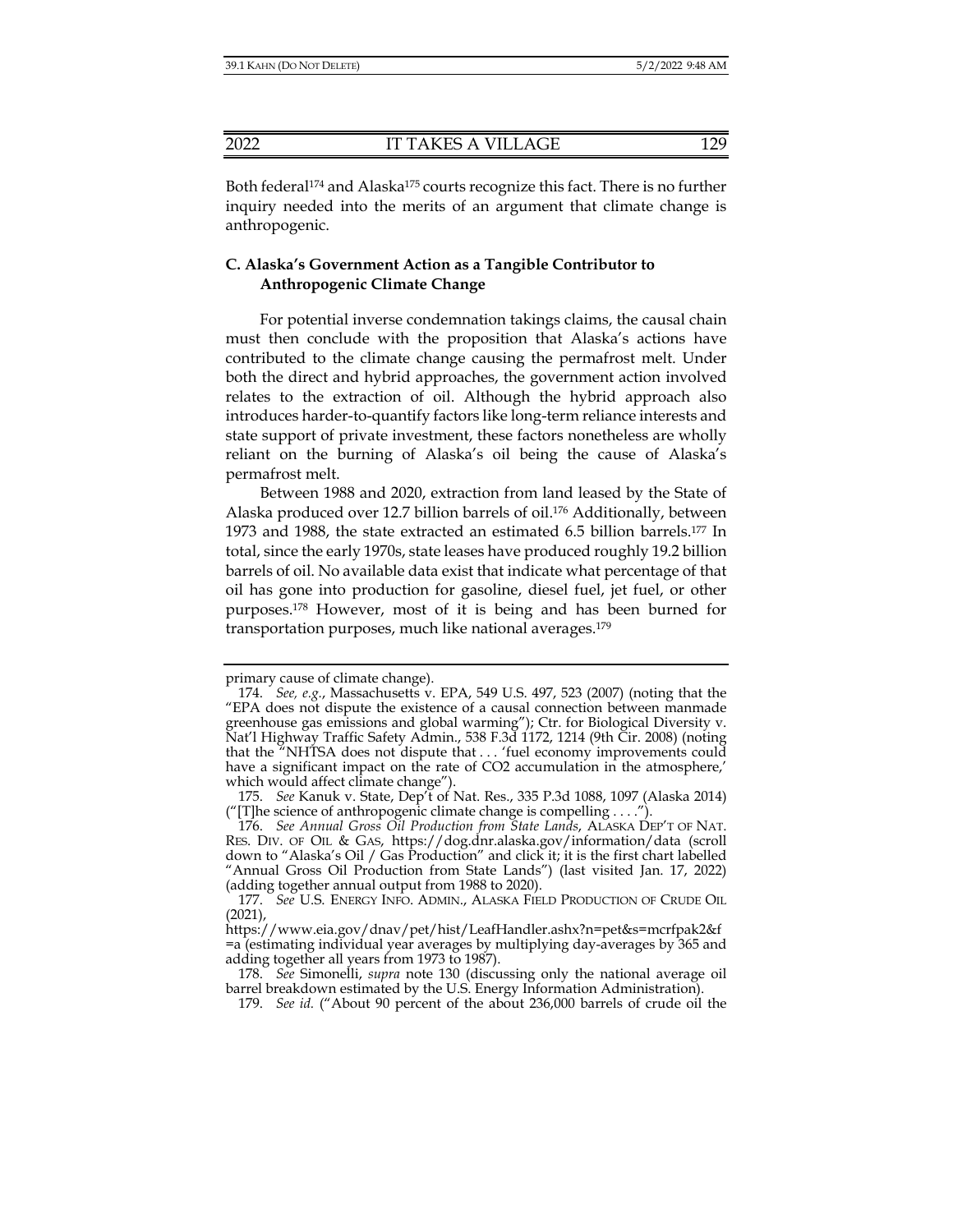Several greenhouse gases are released when oil products are burned, including small amounts of methane  $(CH_4)$  and nitrous oxide  $(N_2O)$ , but carbon dioxide  $(CO_2)$  is by far the largest gas byproduct by quantity.<sup>180</sup> While a potential lawsuit might include other greenhouse gases, this Note will focus only on the release of  $CO<sub>2</sub>$  because of its sheer prevalence in the atmosphere. Relying on national averages, each barrel of oil produces roughly 0.43 metric tons of  $CO<sub>2</sub>$  when burned.<sup>181</sup> Since 1973, that means Alaska's government has contributed to the release of an estimated 8.3 billion metric tons of  $CO<sub>2</sub>$ , with 5.5 billion released since 1988.

Atmospheric  $CO<sub>2</sub>$  is typically measured in parts per million (ppm) by volume.<sup>182</sup> One ppm of atmospheric  $CO<sub>2</sub>$  is the equivalent of 2.13 gigatons (2,130,000,000 metric tons) of released carbon.183 One metric ton of carbon converts to 3.664 metric tons of  $CO<sub>2</sub>$ .<sup>184</sup> This means that every 7.8 billion tons of  $CO<sub>2</sub>$  released into the atmosphere adds roughly an additional part per million. Alaska's output has crossed this threshold, adding an estimated 1.064 parts per million of  $CO<sub>2</sub>$  to the atmosphere.

Pre-industrialization, the atmosphere averaged 280 ppm of  $CO<sub>2</sub>$ .<sup>185</sup> When the U.S. granted Alaska statehood in January 1959,  $CO<sub>2</sub>$ concentration was measured at 315.58 ppm.186 By January 1973 it was at 328.55 ppm.<sup>187</sup> By January 2022, atmospheric  $CO_2$  rose to about 418.19 ppm.188 Alaska's 1.064 ppm oil-burning contribution therefore accounts

188. *Id.*

Cherry Point facility processes each day ends up as transportation fuel.").

 <sup>180.</sup> *Sources of Greenhouse Gas Emissions*, ENV'T PROT. AGENCY, https://www.epa.gov/ghgemissions/sources-greenhouse-gasemissions#transportation (last updated July 27, 2021).

 <sup>181.</sup> *Greenhouse Gases Equivalencies Calculator – Calculations and References*,

ENV'T PROT. AGENCY, https://www.epa.gov/energy/greenhouse-gasesequivalencies-calculator-calculations-and-references (last updated Apr. 28, 2021).

 <sup>182.</sup> *See, e.g.*, Rebecca Lindsey, *Climate Change: Atmospheric Carbon Dioxide*, NAT'L OCEANIC & ATMOSPHERIC ADMIN., CLIMATE.GOV (Oct. 7, 2021),

https://www.climate.gov/news-features/understanding-climate/climate-

change-atmospheric-carbon-dioxide (describing atmospheric carbon dioxide analysis using parts per million).

<sup>183.</sup> *Conversion Tables, CARBON DIOXIDE INFO. ANALYSIS CTR. (1990) (modified* from CARBON DIOXIDE REVIEW: 1982, at 467 (W.C. Clark ed., 1982)), https://web.archive.org/web/20170118004650/http://cdiac.ornl.gov/pns/con vert.html.

 <sup>184.</sup> *Id.* 

 <sup>185.</sup> Lindsey, *supra* note 182.

 <sup>186.</sup> *Monthly Mean CO2 Constructed from Daily Mean Values*, NAT'L OCEANIC & ATMOSPHERIC ADMIN. (2022),

https://gml.noaa.gov/webdata/ccgg/trends/co2/co2\_mm\_mlo.txt (last visited Mar. 6, 2022).

 <sup>187.</sup> *Id.* 1973 is the earliest year for which data about Alaskan oil extraction are available.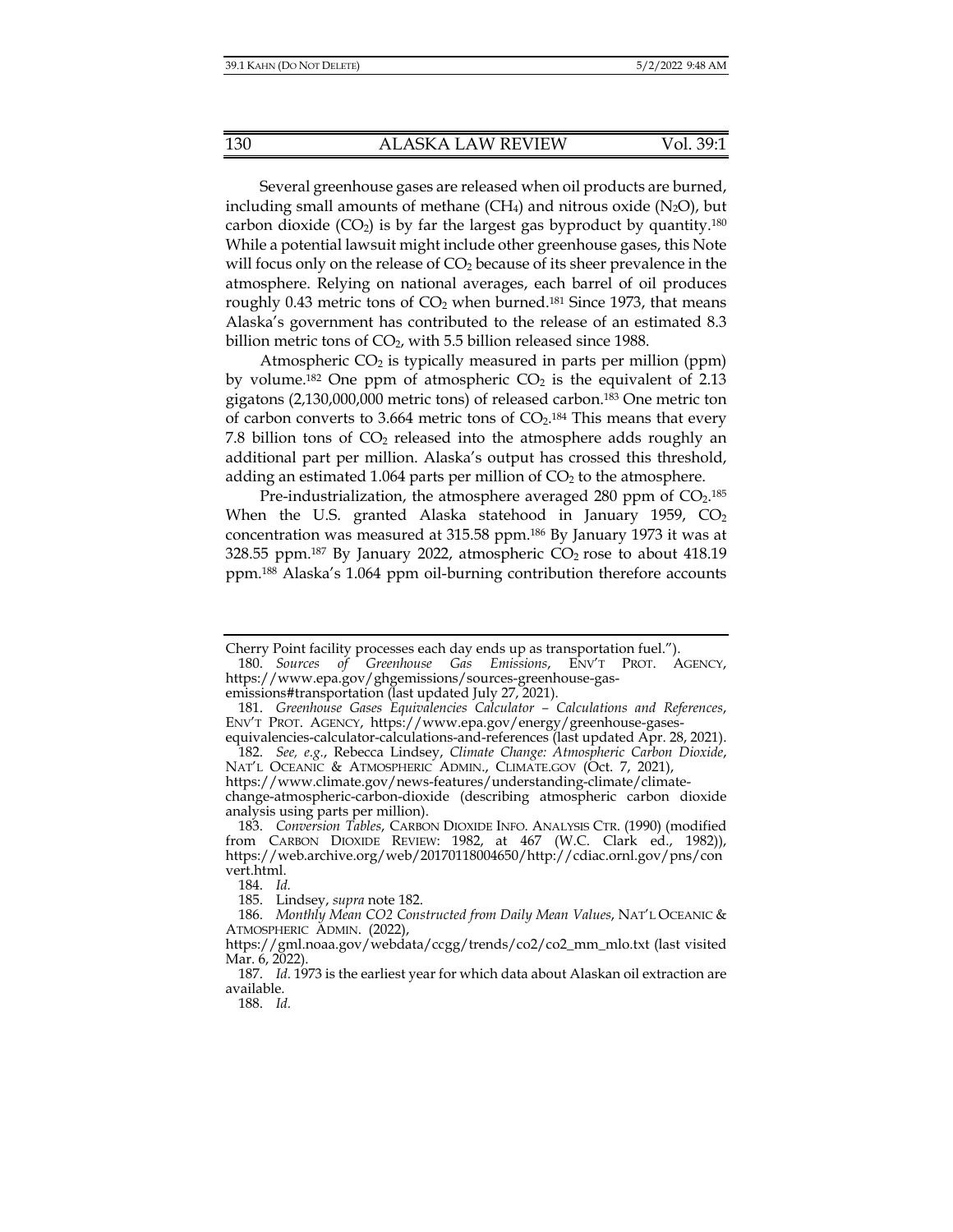for roughly 1.2% of all  $CO<sub>2</sub>$  added to the atmosphere since 1973.<sup>189</sup>

Measuring global temperature is a difficult task because measurements can vary substantially based on elevation, measurement tools, and inevitable interferences with measurements.190 However, global temperatures strongly correlate with atmospheric  $CO<sub>2</sub>$ .<sup>191</sup> A National Oceanic & Atmospheric Administration report described a simple correlation: "When the carbon dioxide concentration goes up, temperature goes up. When the carbon dioxide concentration goes down, temperature goes down."<sup>192</sup> In recent decades, as atmospheric  $CO<sub>2</sub>$  has steadily risen, so too has global temperature.193 In the past fifty years, estimates suggest that the increase has been about two degrees Fahrenheit<sup>194</sup> and shows signs of acceleration.<sup>195</sup>

Alaska's quantifiable contribution to global temperature change is nearly impossible to determine, given the lack of available information about how the state's oil is used and the unreliability of current temperature change estimates. However, two known factors remain significant: the certainty in the fact that most of Alaska's oil has been burned for fuel and the estimable effect this has had on atmospheric  $CO<sub>2</sub>$ concentration. These could be enough for a court to find that Alaska's actions have had a tangible impact on atmospheric warming, and thus the melting of the permafrost, resulting in the destruction of Alaska Native village properties.

Up to this point, each argument discussed presents an opportunity for a court to take the side of Native Alaska villagers in a suit against the state, but numerous challenges exist that make such a possibility unlikely. Primary among these hurdles is the question of proximate cause.

<sup>189.</sup> Between 1973 and 2022, an additional 89.64 ppm of  $CO<sub>2</sub>$  was introduced to the atmosphere (calculated by taking the 1973 number and subtracting it from the 2022 number). Alaska's contribution, 1.064 ppm, is 1.2% of 89.64. Alaska is therefore responsible for roughly 1.2% of the increase in  $CO<sub>2</sub>$  in the atmosphere between 1973 and 2022.

 <sup>190.</sup> *Taking the Earth's Temperature*, AM. CHEM. SOC'Y,

https://www.acs.org/content/acs/en/climatescience/energybalance/earthtem perature.html (last visited Jan. 17, 2022).

 <sup>191.</sup> NAT'L OCEANIC & ATMOSPHERIC ADMIN., NAT'L CTRS. FOR ENV'T INFO., TEMPERATURE CHANGE & CARBON DIOXIDE CHANGE,

https://www.ncdc.noaa.gov/global-warming/temperature-change (last visited Jan. 17, 2022).

 <sup>192.</sup> *Id.*

 <sup>193.</sup> *Id.* 

 <sup>194.</sup> *World of Change: Global Temperatures*, NAT'L AERONAUTICS & SPACE ADMIN. EARTH OBSERVATORY, https://earthobservatory.nasa.gov/world-ofchange/global-temperatures (last visited Jan. 17, 2022).

 <sup>195.</sup> Steven J. Smith et al., *Near-Term Acceleration in the Rate of Temperature Change*, 5 NATURE CLIMATE CHANGE 333, 335 (2015),

https://www.nature.com/articles/nclimate2552.pdf.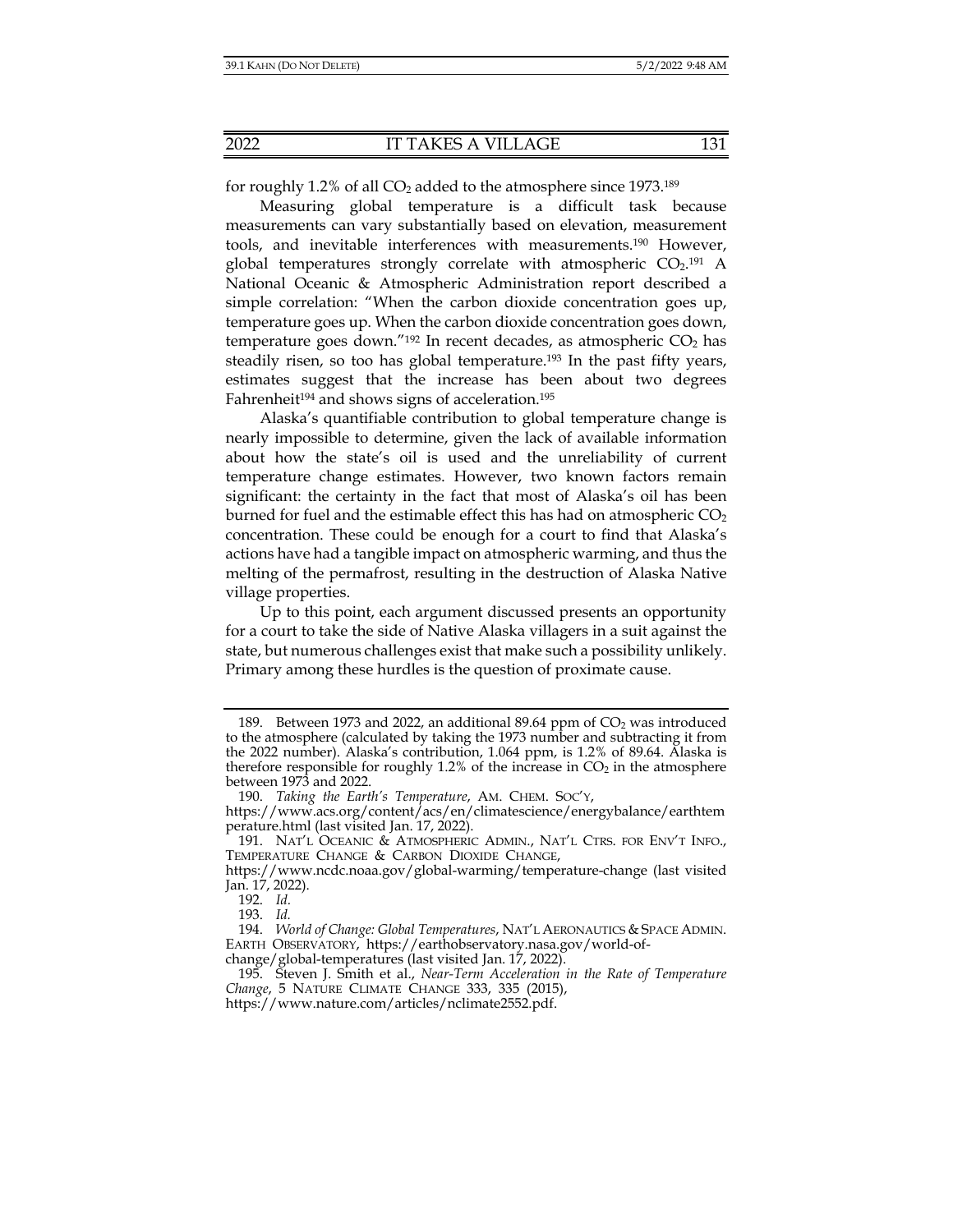### **VI. STATE ACTION AND PROXIMATE CAUSE**

With the argument for cause developed, a potential plaintiff must make the case that Alaska's involvement has been the *proximate* cause of the inverse condemnation of Alaska Native village property. Discussed in *Bakke v. State*196 and clarified in *Beeson v. City of Palmer*, 197 proximate cause for the purpose of takings law in Alaska requires a basic finding that "the injury would not have occurred 'but for the act' and reasonable persons would regard this act 'as a cause and attach responsibility to it.'"198 Proximate cause was first introduced as an element of an Alaska inverse condemnation question in *Bakke*, where a mudslide began on state property and destroyed a private plaintiff's property downslope; the court asked whether "the injury would have happened in exactly the same manner in the absence of the act."<sup>199</sup> However, borrowing from tort law to alter the test, *Beeson* established that for a state action "to be proximate[,] a cause must have been more likely than not a substantial factor in bringing about the injury."200 The court also noted that "[t]his does not preclude the possibility that there can be *multiple* substantial causes of damage."201

## **A. The Case for Proximate Cause**

Under either the hybrid or direct approach, the most robust case for proximate cause is that Alaska's leases served a singular purpose: to promote the extraction of oil.202 Under the hybrid approach, Alaska was further involved because it encouraged the state's oil boom.203 Under either approach, the state encouraged oil extraction, and that oil was used almost exclusively for combustion.204 The combustion of oil is one of the leading causes of  $CO<sub>2</sub>$  emissions.<sup>205</sup>  $CO<sub>2</sub>$  emissions directly impact warming global temperatures.<sup>206</sup> Warming global temperatures are

- 197. 370 P.3d 1084, 1089 (Alaska 2016).
- 198. *Id.* (quoting *Bakke*, 744 P.2d at 656).
- 199. *Bakke*, 744 P.2d at 656.
- 200. *Beeson*, 370 P.3d at 1090.
	- 201. *Id.* (emphasis added).
- 202. *See supra* Sections IV(A)–(B).
- 203. *Id.* 
	- 204. *See* discussion *supra* Part IV.
- 205. *See Fossil Fuels*, ENV'T & ENERGY STUDY INST.,

 <sup>196. 744</sup> P.2d 655, 656 (Alaska 1987).

https://www.eesi.org/topics/fossil-fuels/description (last visited Jan. 19, 2022)  $\frac{1}{\ln 2020}$ , oil combustion was responsible for 45 percent of U.S. energy-related carbon dioxide emissions.").

 <sup>206.</sup> *See* discussion *supra* Section V(A).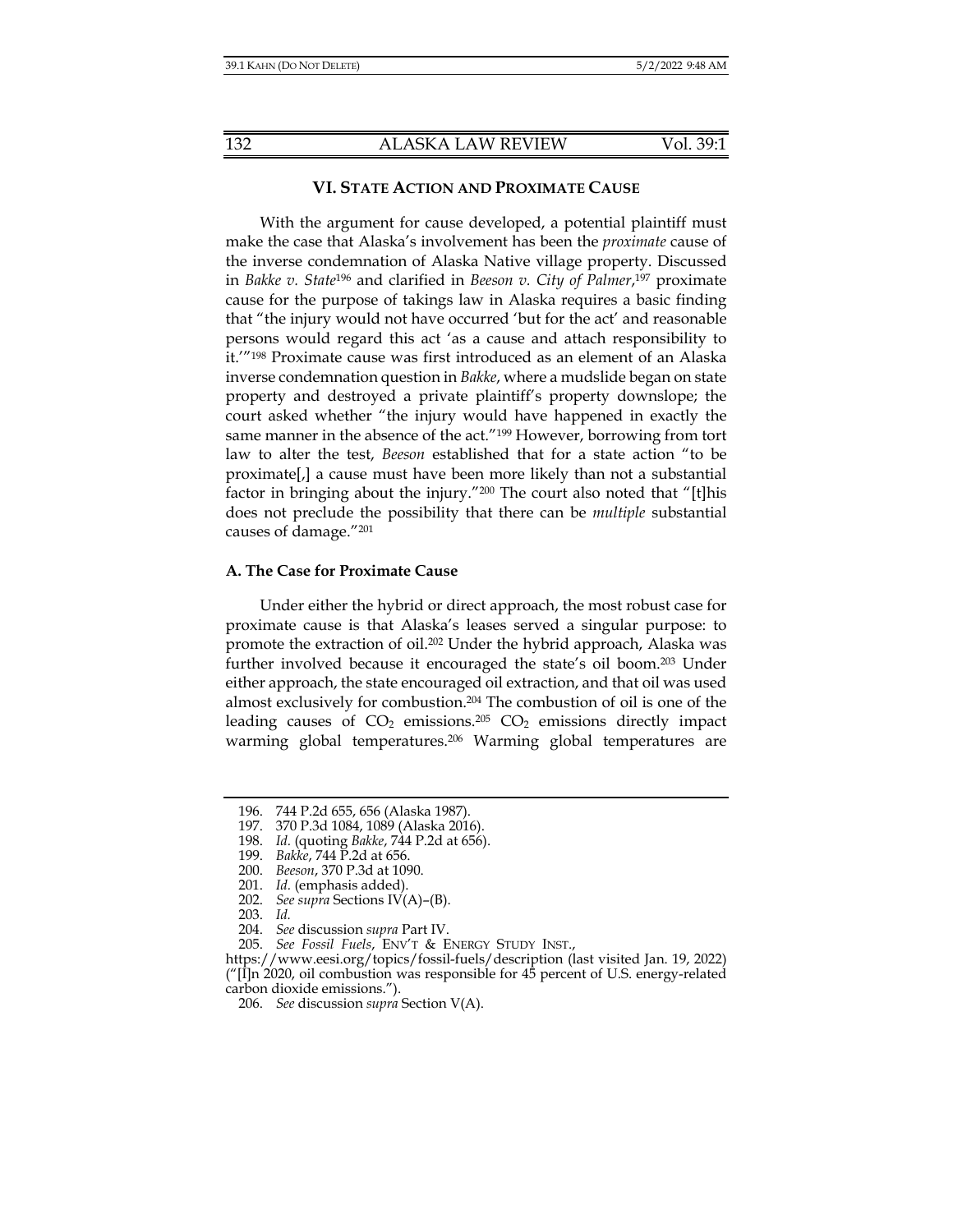causing the permafrost in Alaska to melt.<sup>207</sup> The melting permafrost is making property in dozens of Alaska Native villages unlivable.208

The move from the more stringent *Bakke* "exactly the same manner" analysis to the less stringent *Beeson* "multiple substantial causes" inquiry suggests that Alaska's modern jurisprudential interpretation of inverse condemnation doctrine welcomes a broader range of possible contributions to an overall destructive result. Because of the scale of international  $CO<sub>2</sub>$  emissions<sup>209</sup> and with the continued extraction of oil across the globe,<sup>210</sup> the chances are low of a court finding that the permafrost melt and destruction of Alaska Native villagers' property would not have occurred in the "exact same manner." Without any concrete understanding of what might have happened had Alaska not entered into oil leases, supported the development of the pipeline, and anchored itself to the fate of its oil extraction industry, a court would likely fall back on the idea that nothing would have been different: another source of oil would have been found somewhere else, and the same  $CO<sub>2</sub>$  would have been pumped into the atmosphere.

By contrast, the *Beeson* "substantial factor" analysis that considers multiple causes is slightly more favorable to potential inverse condemnation takings claims arising out of the melting permafrost. Alaska's oil accounts for a quantifiable portion of global  $CO<sub>2</sub>$ , which impacts global temperature.<sup>211</sup> While that number is objectively small, Alaska courts have not drawn clear lines as to what constitutes a substantial contribution.212 Many other contributing factors do not, by themselves, impede an argument that Alaska has been a substantial contributor to the global temperature rise that has caused the permafrost to melt. There is therefore no need to consider hypothetical realities.

With tangible actions that have substantially contributed to tangible results, a takings claim may theoretically survive the proximate cause inquiry. However, even with the less stringent standard, the proximate cause inquiry presents the biggest challenge to an Alaska Native villager's success in court. While both the direct and hybrid approaches carry distinct advantages, both may fall short due to current legal standards.

 <sup>207.</sup> *See supra* Part II.

 <sup>208.</sup> *Id.* 

 <sup>209.</sup> *See* discussion *supra* Section V(A).

 <sup>210.</sup> *See, e.g.*, *World Energy & Climate Statistics – Yearbook 2021*: *Crude Oil Production*, ENERDATA, https://yearbook.enerdata.net/crude-oil/world-

production-statistics.html (last visited Jan. 19, 2022) (showing the continued global production of oil).

 <sup>211.</sup> *See* discussion *supra* Section V(A).

 <sup>212.</sup> *See, e.g.*, Beeson v. City of Palmer, 370 P.3d 1084, 1090 (Alaska 2016) (failing to clarify what could have qualified as "substantial" for purposes of inverse condemnation analysis).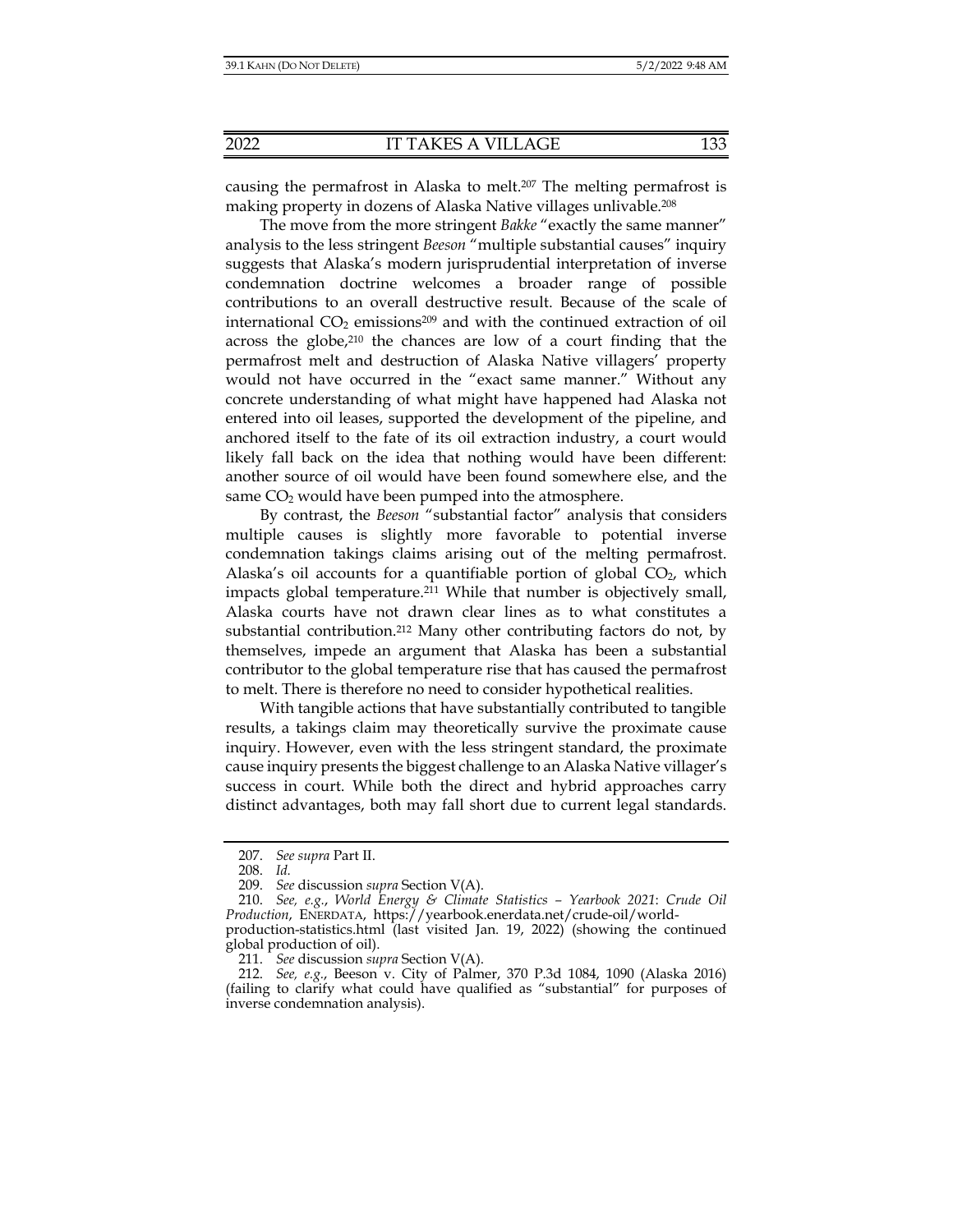However, this could change in the future.

## **B. Proximate Cause as the Undoing of Both the Direct and Hybrid Approaches to State Action**

The direct approach is named for its simplicity. Rather than opening the legal inquiry to the intricacies of Alaska's investment and support of the oil extraction industry, where money was not changing hands and the tangibility of the "action" proves somewhat ambiguous, the direct approach simply relies on the thousands of leases Alaska has proffered to oil companies. These leases are easily identifiable and thus allay concerns that an argument for a taking might devolve into a confusing mess of tangible and intangible factors on a long causal chain.

By contrast, the hybrid approach better enables a plaintiff to present Alaska's role as a consistent, actively participating party in the production of state oil. But bolstering the state action portion of the argument comes at the cost of diluting the significance of tangible state action oil leases.

Under either approach, the current jurisprudence does not favor a potential plaintiff. An Alaska court will need to acknowledge both that a causal chain exists and that Alaska's actions were the proximate cause of the resulting damage to Alaska Natives.<sup>213</sup> Although the substantial factor test for inverse condemnation takings claims has not been clarified since *Beeson*, 214 thus leaving it open for interpretation, the causal chain likely falls short. The sales of the leases, potentially coupled with long-term state investment in oil, has contributed little more than one percent to global CO2.215 This does not take into account the more direct instigators that are the oil companies themselves, nor does it correspond to actual contributions to global warming, which is correlated with  $CO<sub>2</sub>$  but has many other contributing factors.216 While not directly addressed in Alaska courts, other U.S. courts, relying on slightly different standards, have refused to find causation resulting from individual entities' contributions to climate change.217 For these reasons, based on current jurisprudence

 <sup>213.</sup> *See supra* Part VI.

 <sup>214.</sup> *Beeson* has not been cited for its "substantial factor" test, and no Alaska court has discussed the test since the *Beeson* decision in 2016.

 <sup>215.</sup> *See supra* Section V(C).

 <sup>216.</sup> *See The Causes of Climate Change*, NAT'L AERONAUTICS & SPACE ADMIN. GLOB. CLIMATE CHANGE, https://climate.nasa.gov/causes/ (last visited Jan. 19, 2022) (listing some of the contributing factors to earth's warming, including water vapor, methane, nitrous oxide, and chlorofluorocarbons).

 <sup>217.</sup> *See* Native Village of Kivalina v. ExxonMobil Corp., 663 F. Supp. 2d 863, 881–82 (N.D. Cal. 2009) (failing to find a traceable link between oil, energy, and utility companies' emissions and any resulting arctic sea ice melt), *aff'd*, 696 F.3d 849 (9th Cir. 2012).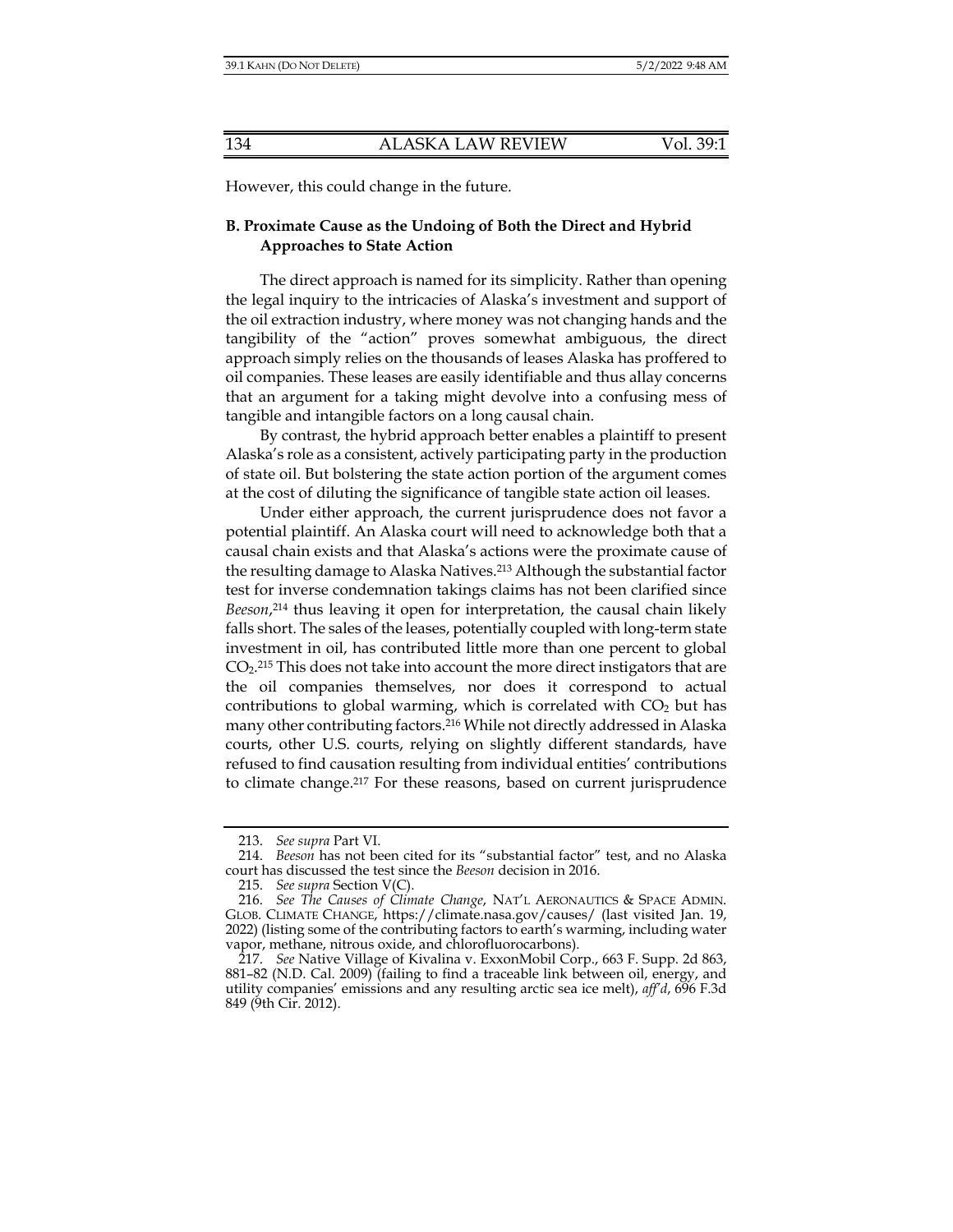and climate science, it appears unlikely that Alaska courts would complete the causal chain to find an inverse condemnation from permafrost melt.

# **VII. OTHER MAJOR CONSIDERATIONS IN THE EFFICACY OF AN INVERSE CONDEMNATION TAKINGS CLAIM**

An Alaska Native lawsuit against the State of Alaska for takings faces myriad challenges, even beyond the issue of proximate cause. While this Note seeks to present the strongest legal argument for a favorable outcome, many additional factors present obstacles not yet addressed. Two stand out as especially adverse to the success of an inverse condemnation claim deriving damage from Alaska's melting permafrost. First, any American environmental restitution case must overcome a massive hurdle: U.S. courts appear relatively unready or unwilling to treat climate change with a level of urgency comparable to the threat it actually poses to the country. Second, even if proximate cause and the jurisprudential aversion to climate change are overcome, takings law only presents a partial solution to the issues facing Alaska Native villages.

## **A. American Courts are Not Prepared for a Climate Reckoning**

In recent decades, cases responding to the effects of climate change have given momentum to the reappropriation of old doctrines for modern environmental purposes.218 While there are many reasons to be optimistic about judicial recognition of climate change, takings doctrine in Alaska is likely not ready to break new ground, even as the ground continues to break.

Climate change has been an issue in hundreds of cases, $2^{19}$  and a central component of some major decisions in the past several decades.220 However, courts have consistently turned to several jurisprudential barriers that have undermined climate advocates' abilities to succeed.

 <sup>218.</sup> *See, e.g.*, Erwin Chemerinsky, *Keynote Address: The Alaska Constitution and the Future of Individual Rights*, 35 ALASKA L. REV. 117, 122 (2018) (discussing the public trust doctrine as a possible frontier for environmental litigation in Alaska).

 <sup>219.</sup> *See U.S. Climate Change Litigation*, COLUM. LAW SCH. SABIN CTR. FOR CLIMATE CHANGE LAW, http://climatecasechart.com/climate-changelitigation/us-climate-change-litigation/ (last visited Jan. 19, 2022) (citing hundreds of cases about climate change).

 <sup>220.</sup> *See, e.g.*, Massachusetts v. EPA, 549 U.S. 497 (2007) (discussing the EPA's ability to regulate and promulgate emission standards for carbon dioxide); Comer v. Murphy Oil, 585 F.3d 855 (5th Cir. 2009) (considering the justiciability of multiple claims against oil companies for their contributions to greenhouse gas emissions resulting in harm caused by Hurricane Katrina).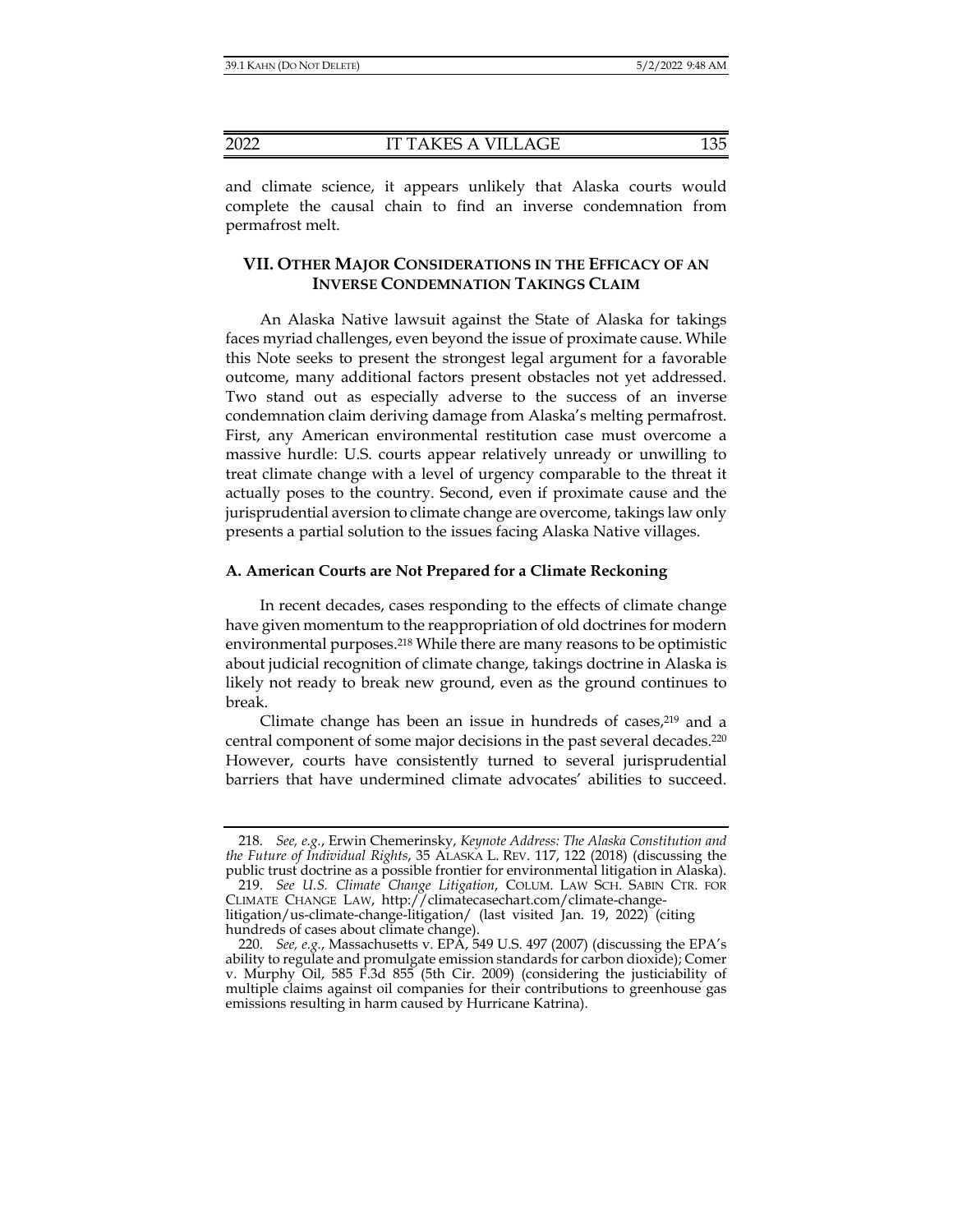Namely, standing and political question non-justiciability have presented constant impediments to plaintiffs seeking compensation for or mitigation of damage.<sup>221</sup>

Advocates have nonetheless carved out some victories. In *Massachusetts v. EPA*, not only did the Court recognize the harms caused by climate change (albeit relatively abstractly), but it also found that climate change being a global phenomenon did not prohibit a finding of particularized injury.222 The Court noted that "climate-change risks [being] 'widely shared' does not minimize [the state's] interest in the outcome of this litigation."223 Petitioners seeking Environmental Protection Agency (EPA) regulation of greenhouse gases as air pollutants under the Clean Air Act won their biggest victory when the Court determined (1) that they had standing and (2) that their claims did not present nonjusticiable political questions.224

However, similar successes have been few and far between. Cases like *Native Village of Kivalina v. ExxonMobil Corp.* demonstrate just how much further U.S. courts must go before finding that a plaintiff affected by climate change may have grounds for restitution*.* 225 In *Kivalina*, the plaintiff was the Inupiat village of Kivalina, one of the thirty-one Alaska Native villages deemed most at risk and likely in need of relocation.226 Relying on federal common law public nuisance doctrine, the Alaska Native village sought redress against twenty-four oil, energy, and utility companies for their contributions to global emissions that resulted in climate change and the subsequent melting of sea ice.<sup>227</sup> The district court did not engage in the scientific inquiries required for such a claim, determining instead that it was a nonjusticiable political question<sup>228</sup> and that the plaintiffs lacked standing.229

American courts have generally not shown a willingness to

 <sup>221.</sup> *See, e.g.*, Juliana v. United States, 947 F.3d 1159 (9th Cir. 2020) (dismissing substantive due process, equal protection, Ninth Amendment, and public trust doctrine claims against the U.S. government for involvement in the harmful effects of climate change for lack of standing); *Kivalina*, 663 F. Supp. 2d 863 (dismissing common law nuisance claim against oil, energy, and utility companies for greenhouse gas emissions that contributed to global warming, which caused erosion of arctic sea ice, as a nonjusticiable political question and for lack of standing).

 <sup>222.</sup> *EPA*, 549 U.S. at 521.

 <sup>223.</sup> *Id.* at 522.

 <sup>224.</sup> *Id.* at 516, 526.

 <sup>225. 663</sup> F. Supp. 2d 863 (N.D. Cal. 2009), *aff'd*, 696 F.3d 849 (9th Cir. 2012).

 <sup>226.</sup> *See* GAO 2009 UPDATE,*supra* note 38, at 1 ("In 2003, we examined flooding problems in 9 villages and identified 4[, including] Kivalina, . . . that were in imminent danger and were planning to relocate to less vulnerable sites . . . .").

 <sup>227.</sup> *Kivalina*, 663 F. Supp. 2d at 868–69.

 <sup>228.</sup> *Id.* at 873–77.

 <sup>229.</sup> *Id.* at 877–82.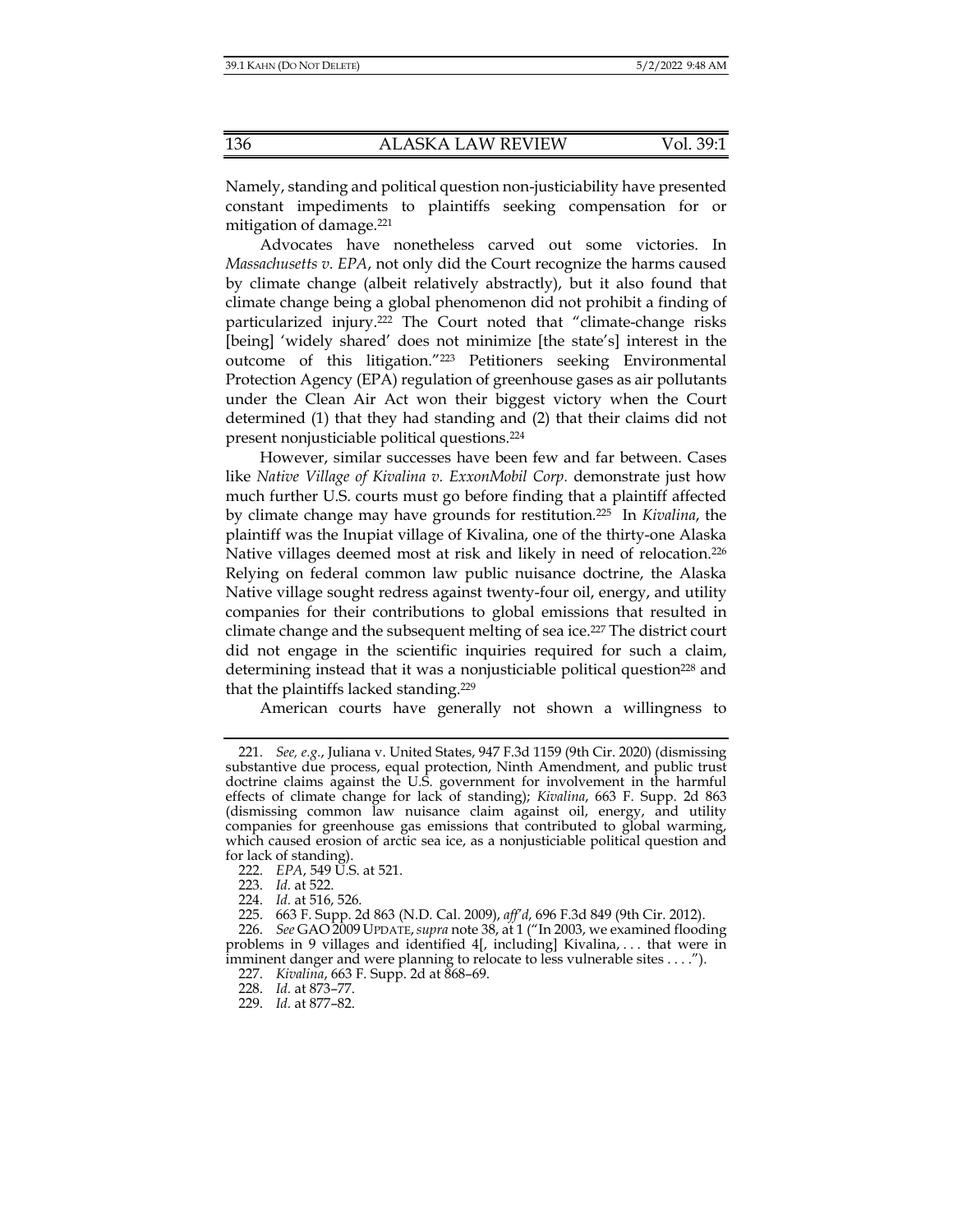undertake even the basic scientific analysis required for arguments regarding climate change. If tried today, a state court hearing an Alaska Native inverse condemnation takings claim over permafrost melt would be unlikely to even address many of the questions presented in this Note, possibly dismissing on similar grounds to *Kivalina*.

## **B. The Potential for a Disjointed Success**

Even in the wake of an unexpected victory in a takings claim, the limited scope of a takings claim undermines the lawsuit's effectiveness for addressing the root problem. Alaska's Takings Clause addresses only "[p]rivate property."230 Although rather obvious, this poses an additional barrier to takings law as an adequate response to the destruction of Alaska Native villages. While individuals may join to form a class action against the state, even in victory the awarded money is not optimized for the effective migration of the town. While people might recover for lost houses and businesses, there will be no such compensation to rebuild expensive destroyed municipal projects like schools, roads, and airports.

In effect, even after years of expensive litigation, victory would mean that Alaska Native villages may still lack sufficient funds to relocate.

## **VIII. CONCLUSION**

An inverse condemnation action against the State of Alaska may not succeed today, but the legal experiment outlined in this Note provides a concrete theory upon which takings could be repurposed for environmental restitution, whether in Alaska or elsewhere.

For example, thousands of miles away from Alaska's west coast, hydraulic fracturing, commonly referred to as fracking, has been connected to the development of sinkholes and earthquakes throughout the contiguous U.S.231 While individuals have sued the companies for fracking that caused damages to their homes, $232$  this Note offers a

 <sup>230.</sup> ALASKA CONST. art. I, § 18.

 <sup>231.</sup> *See, e.g.*, Josh Gabbatiss, *Oil and Gas Drilling Blamed for Sinkholes Threatening to Swallow Parts of Texas*, INDEPENDENT (Mar. 30, 2018, 2:45 PM), https://www.independent.co.uk/climate-change/news/fracking-oil-gasdrilling-blamed-sinkholes-threatening-swallow-texas-earthquakes-

a8281281.html (discussing sinkholes developing in Texas due to fracking); Anna Kuchment, *Even if Injection of Fracking Wastewater Stops, Quakes Won't*, SCI. AM. (Sept. 9, 2019), https://www.scientificamerican.com/article/even-if-injection-offracking-wastewater-stops-quakes-wont/ (discussing Oklahoma's major earthquakes being the result of fracking).

 <sup>232.</sup> *E.g.*, Arezow Doost, *Fracking Blamed in Lawsuit Filed by Families in Johnson County*, CBS DALL.-FORT WORTH (Aug. 16, 2013, 6:03 PM),

https://dfw.cbslocal.com/2013/08/16/fracking-blamed-in-lawsuit-filed-by-